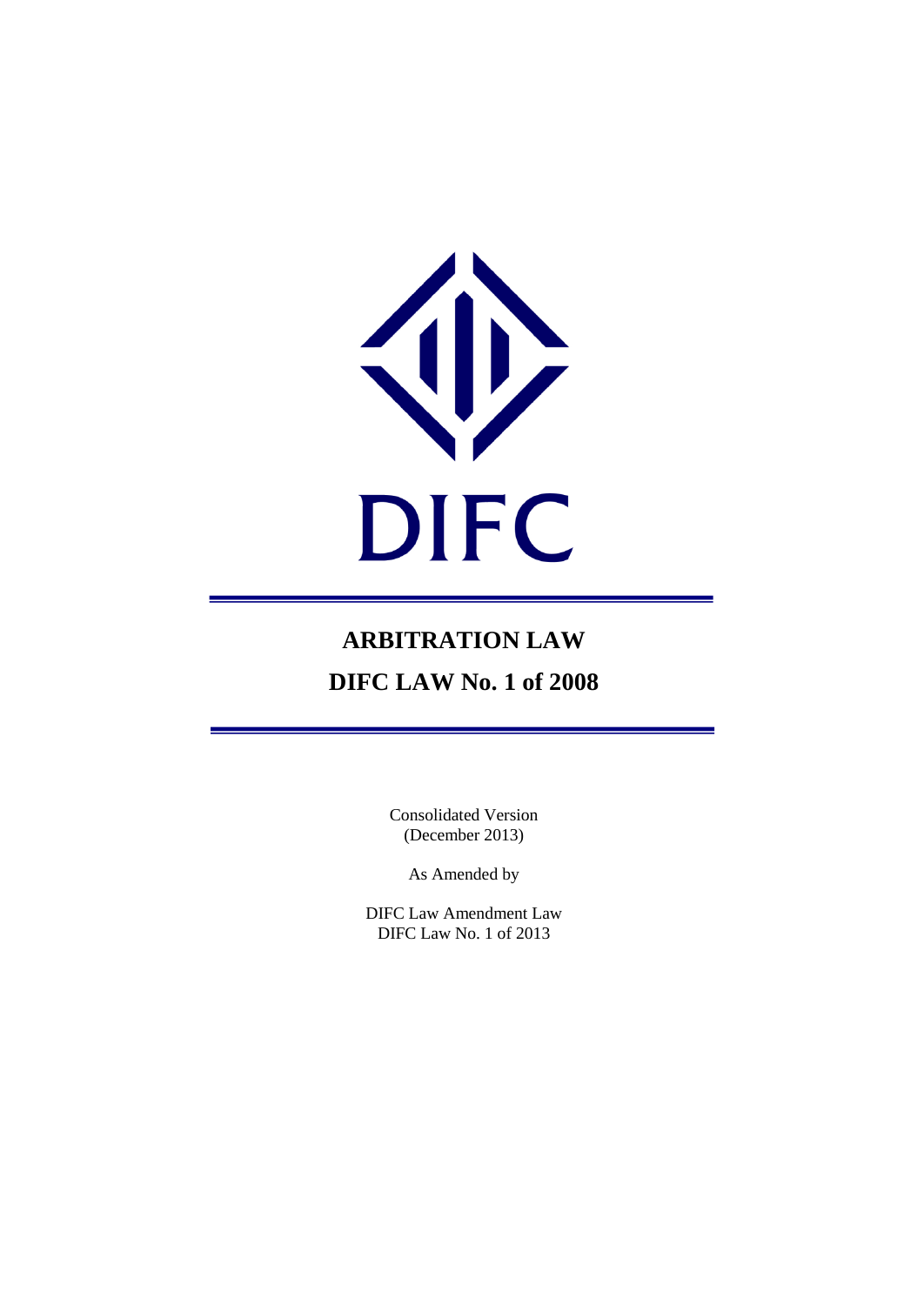

# **CONTENTS**

| 1.  |                                                                                |  |
|-----|--------------------------------------------------------------------------------|--|
| 2.  |                                                                                |  |
| 3.  |                                                                                |  |
| 4.  |                                                                                |  |
| 5.  |                                                                                |  |
| 6.  |                                                                                |  |
|     |                                                                                |  |
| 7.  |                                                                                |  |
|     |                                                                                |  |
|     |                                                                                |  |
| 8.  |                                                                                |  |
| 9.  |                                                                                |  |
| 10. |                                                                                |  |
| 11. | Authority of the DIFC Court to perform functions of arbitration assistance and |  |
|     |                                                                                |  |
|     |                                                                                |  |
|     |                                                                                |  |
| 12. |                                                                                |  |
| 13. |                                                                                |  |
| 14. |                                                                                |  |
| 15. |                                                                                |  |
|     |                                                                                |  |
| 16. |                                                                                |  |
| 17. |                                                                                |  |
| 18. |                                                                                |  |
| 19. |                                                                                |  |
| 20. |                                                                                |  |
| 21. |                                                                                |  |
| 22. |                                                                                |  |
|     |                                                                                |  |
| 23. |                                                                                |  |
| 24. |                                                                                |  |
|     |                                                                                |  |
| 25. |                                                                                |  |
| 26. |                                                                                |  |
| 27. |                                                                                |  |
| 28. |                                                                                |  |
| 29. |                                                                                |  |
| 30. |                                                                                |  |
| 31. |                                                                                |  |
| 32. |                                                                                |  |
| 33. |                                                                                |  |
| 34. |                                                                                |  |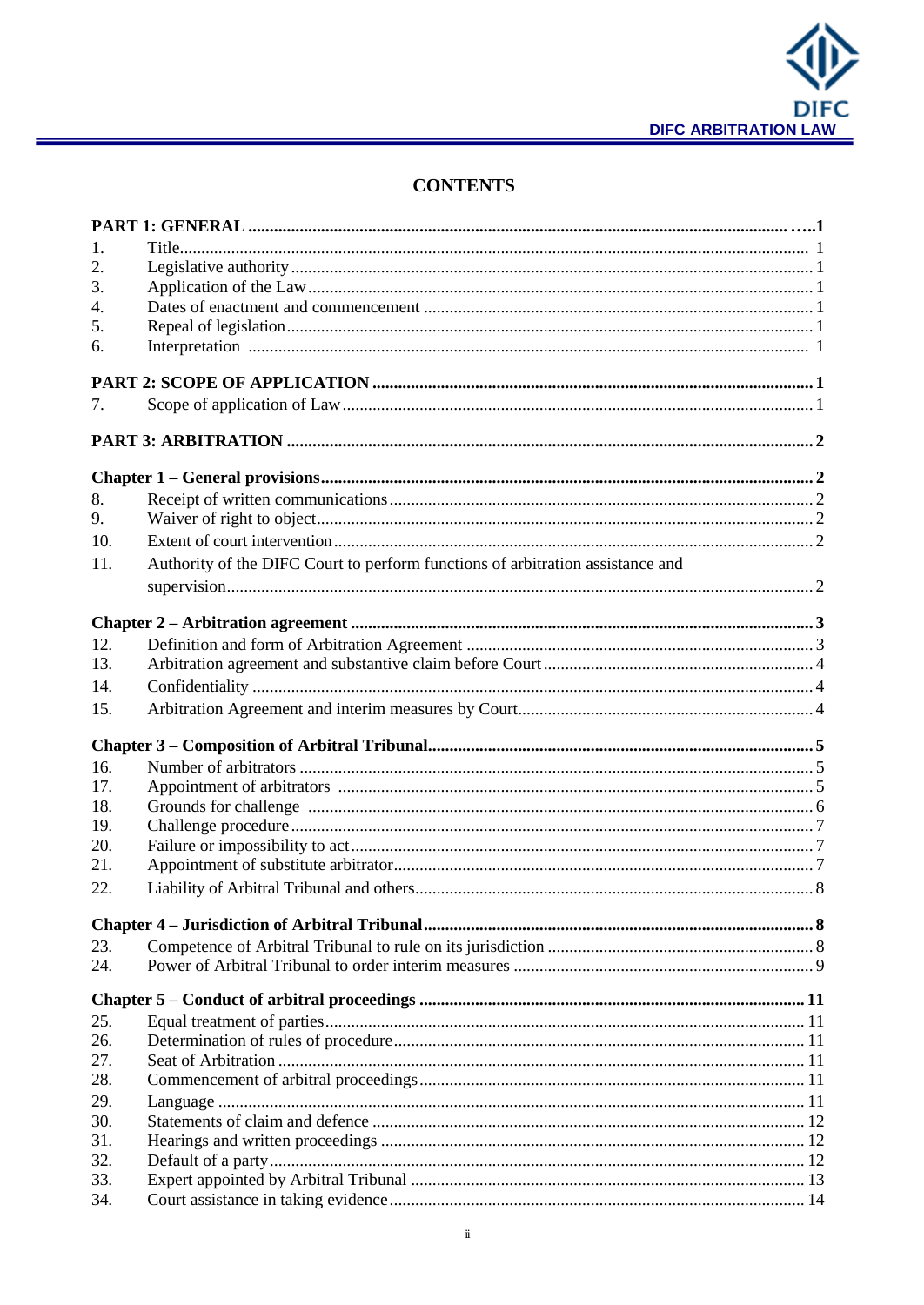

| 35. |                                                                                |  |
|-----|--------------------------------------------------------------------------------|--|
| 36. |                                                                                |  |
| 37. |                                                                                |  |
| 38. |                                                                                |  |
| 39. |                                                                                |  |
| 40. |                                                                                |  |
|     |                                                                                |  |
| 41. | Application for setting aside as exclusive recourse against arbitral award  18 |  |
|     |                                                                                |  |
| 42. |                                                                                |  |
| 43. |                                                                                |  |
| 44. |                                                                                |  |
|     |                                                                                |  |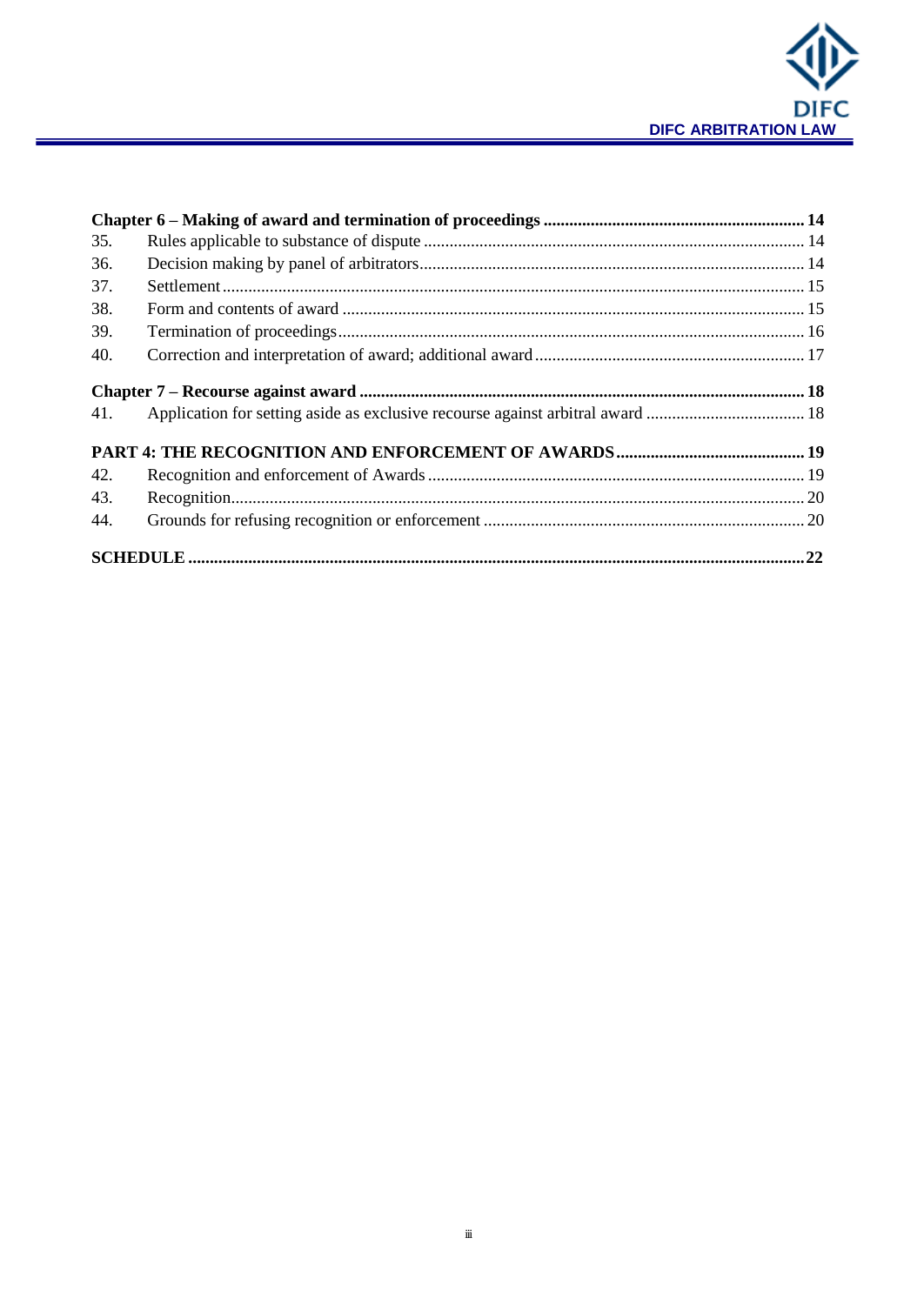

## **PART 1: GENERAL**

| 1.                                 | <b>Title</b>                                                                                                                                                     |  |
|------------------------------------|------------------------------------------------------------------------------------------------------------------------------------------------------------------|--|
|                                    | This Law may be cited as the "Arbitration Law of 2008".                                                                                                          |  |
| <b>Legislative authority</b><br>2. |                                                                                                                                                                  |  |
|                                    | This Law is made by the Ruler of Dubai.                                                                                                                          |  |
| 3.                                 | <b>Application of the Law</b>                                                                                                                                    |  |
|                                    | This Law applies in the jurisdiction of the Dubai International Financial Centre.                                                                                |  |
| 4.                                 | Dates of enactment and commencement                                                                                                                              |  |
|                                    | This Law is:                                                                                                                                                     |  |
|                                    | enacted on; and<br>(a)                                                                                                                                           |  |
|                                    | comes into force on,<br>(b)                                                                                                                                      |  |
|                                    | the respective dates specified in the enactment notice in respect of the Law.                                                                                    |  |
| 5.<br><b>Repeal of legislation</b> |                                                                                                                                                                  |  |
|                                    | As on the date specified in the enactment notice in respect of the Law, the DIFC law No. 8 of 2004<br>shall be repealed and replaced in its entirety by the Law. |  |
| 6.                                 | Interpretation                                                                                                                                                   |  |
|                                    | The Schedule contains:                                                                                                                                           |  |
|                                    | interpretative provisions which apply to this Law; and<br>(a)                                                                                                    |  |
|                                    | a list of defined terms used in this Law.<br>(b)                                                                                                                 |  |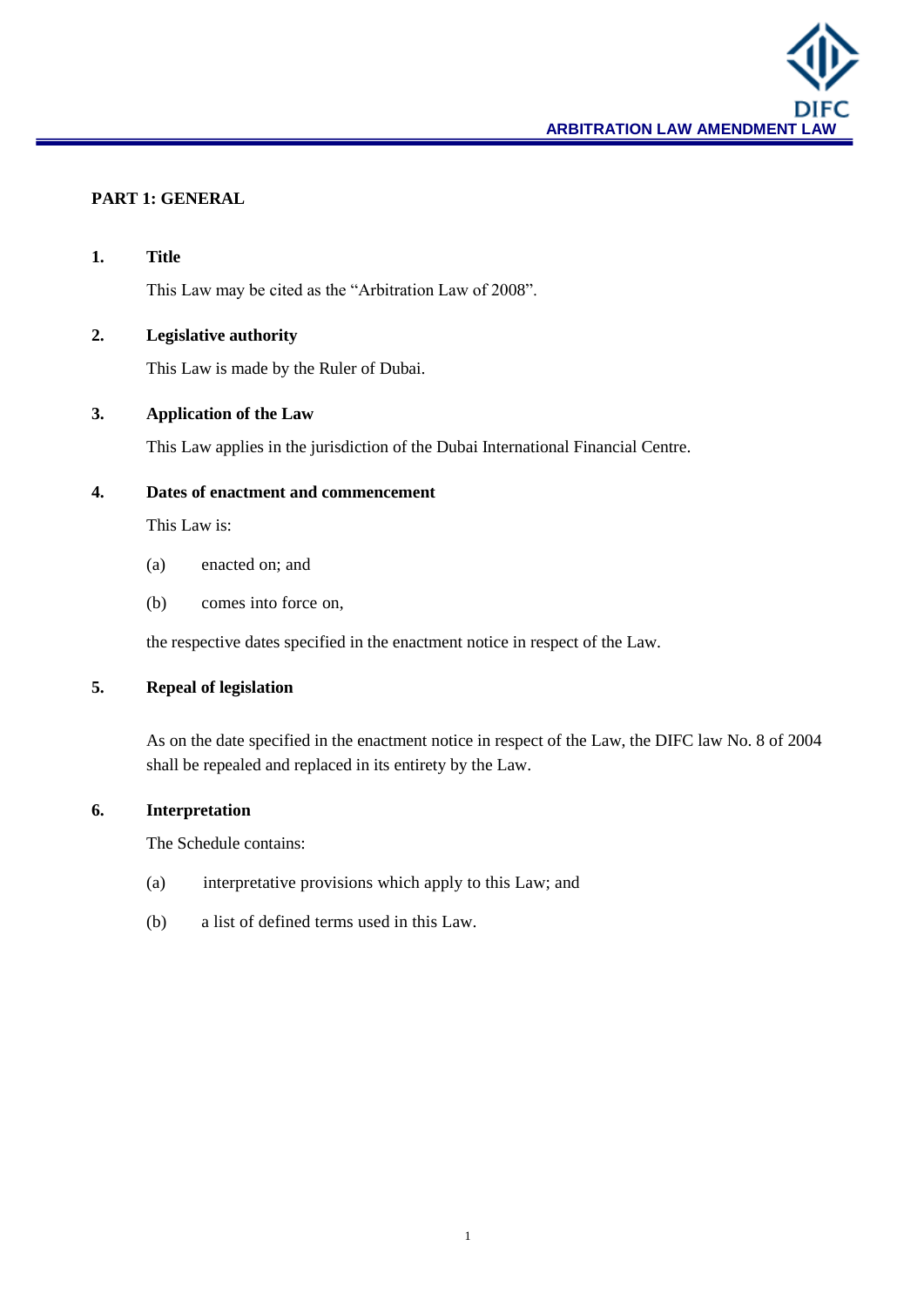

## **PART 2: SCOPE OF APPLICATION**

## **7. Scope of application of Law**

- (1) Subject to paragraphs (2) and (3) of this Article, this Law shall apply where the Seat of the Arbitration is the DIFC.
- (2) Articles 13 14, 15, Part 4 and the Schedule of this Law shall apply where the Seat of Arbitration is one other than the DIFC.
- (3) Article 13 shall also apply where no Seat has been designated or determined.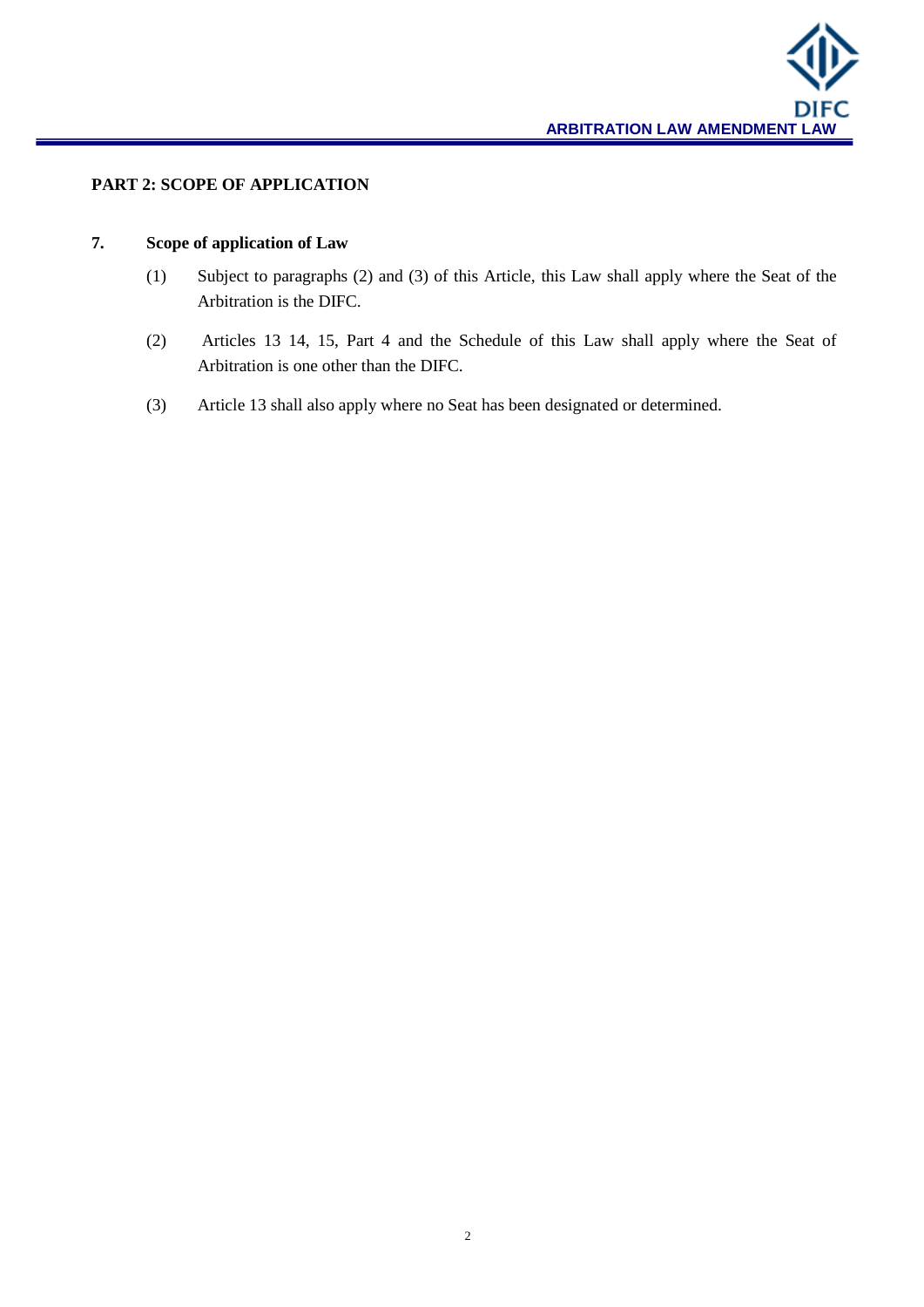

#### **PART 3: ARBITRATION**

#### **CHAPTER 1 – GENERAL PROVISIONS**

#### **8. Receipt of written communications**

Unless otherwise agreed by the parties to a dispute:

- (a) any written communication is deemed to have been received if it is delivered to the addressee personally or if it is delivered at his place of business, habitual residence or mailing address; if none of these can be found after making a reasonable inquiry, a written communication is deemed to have been received if it is sent to the addressee's last-known place of business, habitual residence or mailing address by registered letter or any other means which provides a record of the attempt to deliver it; and
- (b) the communication is deemed to have been received on the day it is so delivered.

#### **9. Waiver of right to object**

A party who knows that any provision of this Law, including one from which the parties may derogate, or any requirement under the Arbitration Agreement has not been complied with and yet proceeds with the Arbitration without stating his objection to such non-compliance without undue delay or, if a time limit is provided therefor, within such period of time, shall be deemed to have waived his right to object.

#### **10. Extent of court intervention**

In matters governed by this Law, no DIFC Court shall intervene except to the extent so provided in this Law.

#### **11. Authority of the DIFC Court to perform functions of arbitration assistance and supervision**

The functions referred to in Articles 19(3), 24(2), 34, 41, 42, 43 and 44 of this Law shall be performed by the DIFC Court, while the functions referred to in Articles 14, 17(3), 17(4), 17(5), 20(1), 21(2), 23(3) and 39(5) shall be performed by the DIFC Court, subject to any process agreed between the parties in the Arbitration Agreement.

#### **CHAPTER 2 – ARBITRATION AGREEMENT**

#### **12. Definition and form of Arbitration Agreement**

(1) An "Arbitration Agreement" is an agreement by the parties to submit to Arbitration all or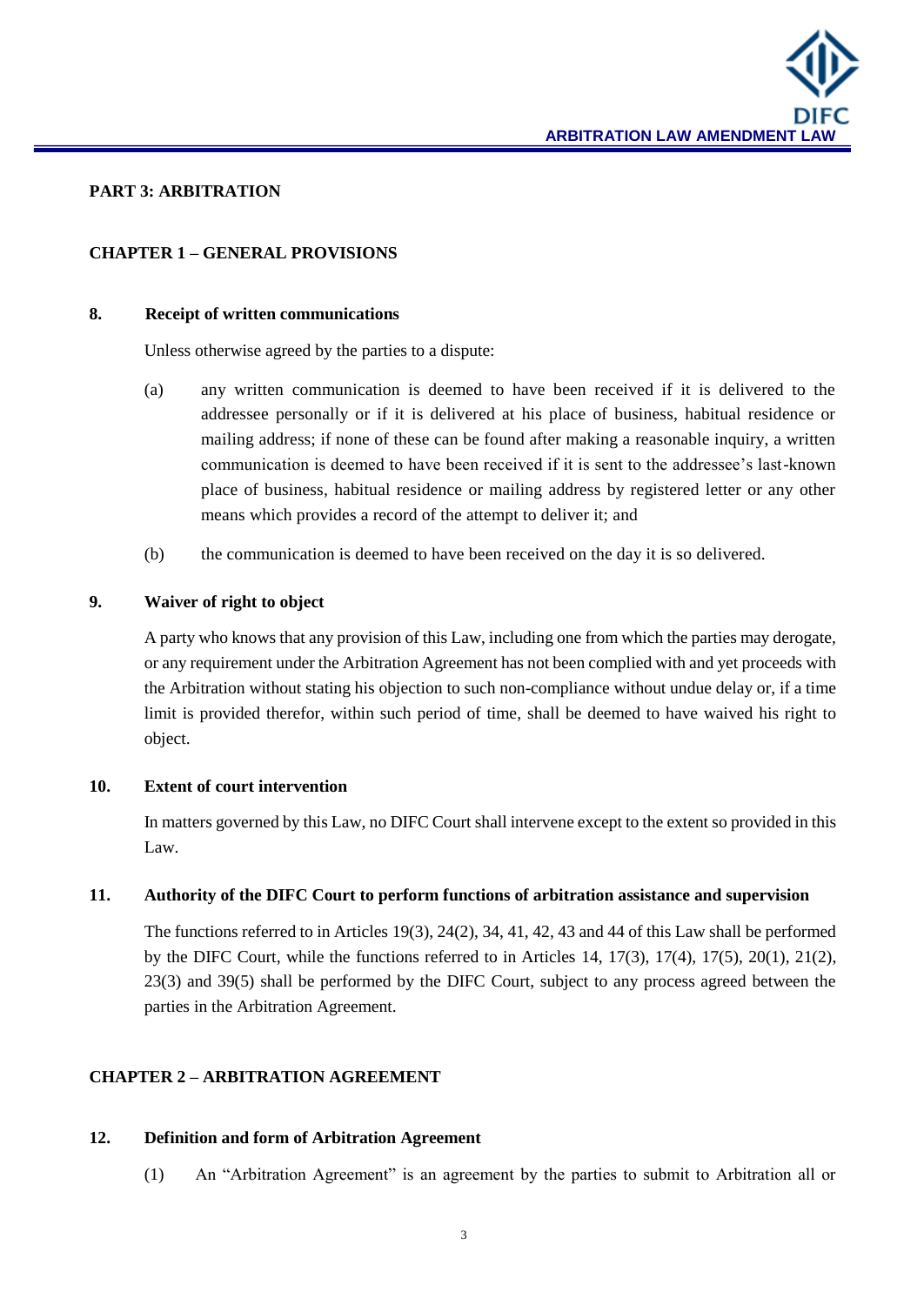certain disputes which have arisen or which may arise between them in respect of a defined legal relationship, whether contractual or not. An Arbitration Agreement may be in the form of an arbitration clause in a contract or in the form of a separate agreement.

- (2) An Arbitration Agreement referring future disputes between the parties arising out of or in connection with:
	- (a) a contract of employment within the meaning of the Employment Law 2005; or
	- (b) a contract for the supply of goods or services, other than residential property, to a consumer made by a supplier who is a natural or legal person acting for purposes relating to his trade, business or profession, whether publicly owned or privately owned,

cannot be enforced against the employee or consumer in respect of any such dispute except:

- (i) with his written consent given after the dispute in question has arisen; or
- (ii) where he has submitted to arbitration proceedings commended under the Arbitration Agreement, whether in respect of that dispute or any other dispute; or
- (iii) where the DIFC Court has made an order disapplying this Article on the grounds that the DIFC Court is satisfied that it is not detrimental to the interests of the employee or consumer for the dispute in question to be referred to arbitration in pursuance of the Arbitration Agreement instead of being determined by proceedings before a Court. For the purposes of this Article, "consumer" means "any natural or legal person who is acting for purposes which are outside his trade, business or profession".
- (3) An Arbitration Agreement shall be in writing, in accordance with the provisions of this Article 12.
- (4) An Arbitration Agreement is in writing if its content is recorded in any form, whether or not the Arbitration Agreement or contract has been concluded by conduct or by other means.
- (5) The requirement that an Arbitration Agreement be in writing is met by an electronic communication if the information contained therein is accessible so as to be useable for subsequent reference; "electronic communication" means any communication that the parties make by means of data messages; "data message" means information generated, sent, received or stored by electronic, magnetic, optical or similar means, including, but not limited to, electronic data interchange (EDI), electronic mail, telegram, telex or telecopy.
- (6) Furthermore, an Arbitration Agreement is in writing if it is contained in an exchange of statements of claim and defence in which the existence of an agreement is alleged by one party and not denied by the other.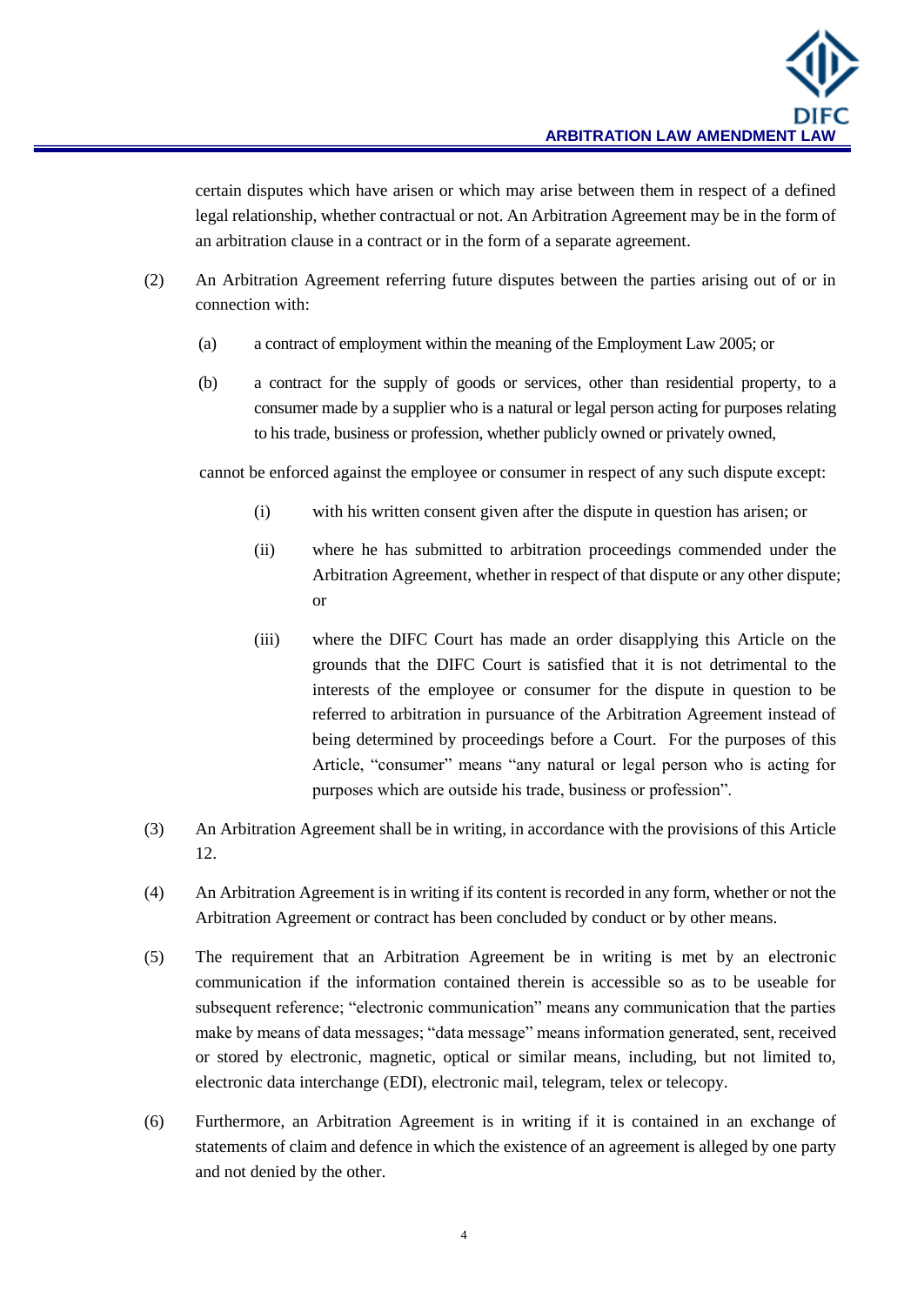(7) The reference in a contract to any document containing an arbitration clause constitutes an Arbitration Agreement in writing, provided that the reference is such as to make that clause part of the contract.

#### **13. Arbitration agreement and substantive claim before a Court**

- (1) If an action is brought before the DIFC Court in a matter which is the subject of an Arbitration Agreement, the DIFC Court shall, if a party so requests not later than when submitting his first statement on the substance of the dispute, dismiss or stay such action unless it finds that the Arbitration Agreement is null and void, inoperative or incapable of being performed.
- (2) Where an action referred to in paragraph (1) of this Article has been brought, arbitral proceedings may nevertheless be commenced or continued, and an award may be made, while the issue is pending before the DIFC Court.

## **14. Confidentiality**

Unless otherwise agreed by the parties, all information relating to the arbitral proceedings shall be kept confidential, except where disclosure is required by an order of the DIFC Court.

## **15. Arbitration Agreement and interim measures by Court**

It is not incompatible with an Arbitration Agreement for a party to request, before or during arbitral proceedings, from a Court an interim measure of protection and for a Court to grant such measure.

## **CHAPTER 3 – COMPOSITION OF ARBITRAL TRIBUNAL**

#### **16. Number of arbitrators**

- (1) The parties are free to determine the number of arbitrators provided that it is an odd number.
- (2) If there is no such determination, the number of arbitrators shall be one.

#### **17. Appointment of arbitrators**

- (1) No person shall be precluded by reason of his nationality from acting as an arbitrator, unless otherwise agreed by the parties.
- (2) The parties are free to agree on a procedure for appointing the arbitrator or arbitrators, subject to the provisions of paragraphs (4) and (5) of this Article.
- (3) If and to the extent that there is no agreement,
	- (a) in an Arbitration with three arbitrators, each party shall appoint one arbitrator, and the two arbitrators thus appointed shall appoint the third arbitrator; if a party fails to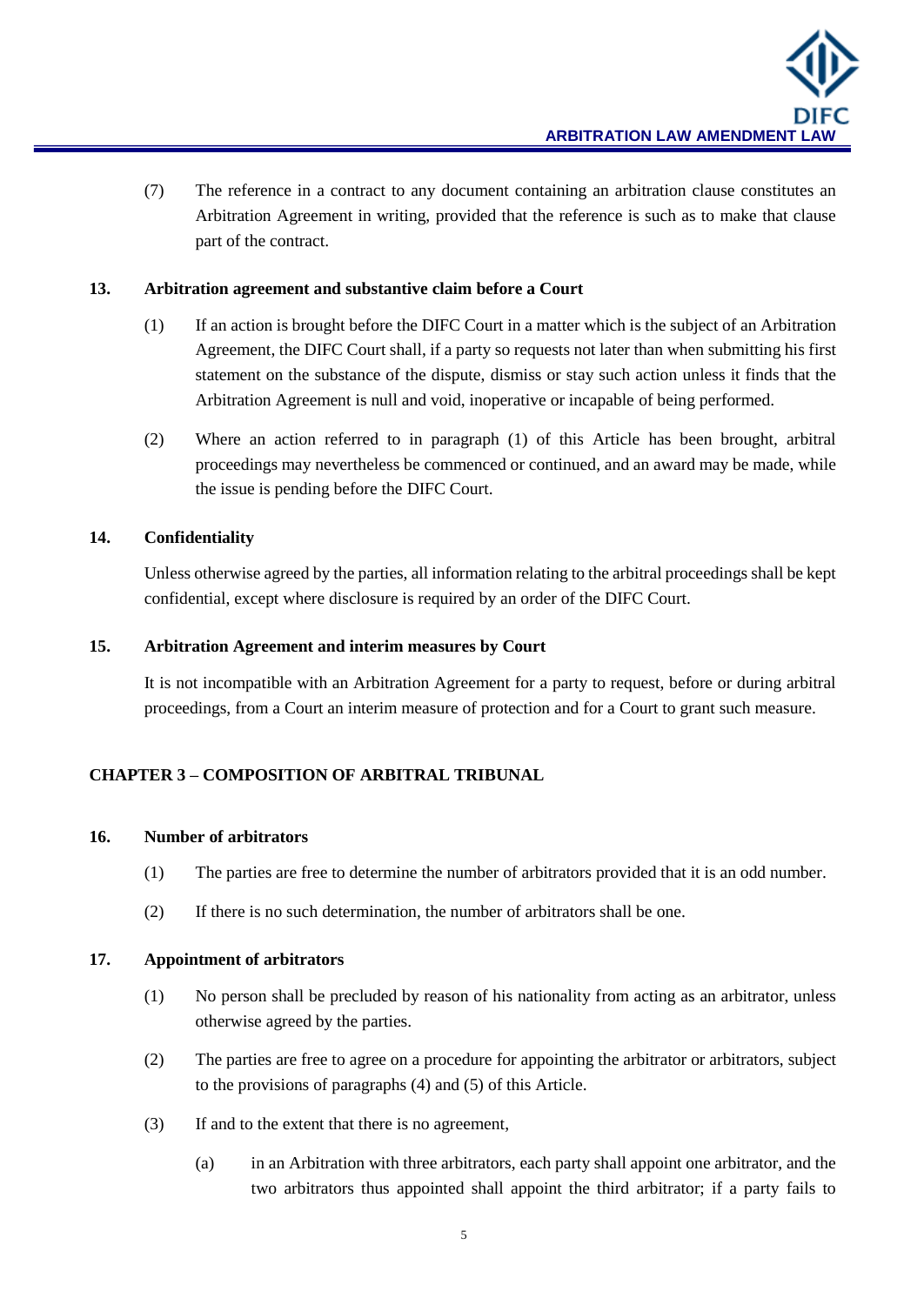appoint an arbitrator within thirty days of receipt of a request to do so from the other party, or if the two arbitrators fail to agree on the third arbitrator within thirty days of their appointment, the appointment shall be made, upon request of a party, by the DIFC Court of First Instance; or

- (b) in an Arbitration with a sole arbitrator, if the parties do not agree on the arbitrator within thirty days of one party requesting the other to do so, he shall be appointed by the DIFC Court of First Instance on the request of either party;
- (c) where the Arbitration Agreement entitles each party to nominate an arbitrator, the parties to the dispute number more than two and such parties have not all agreed in writing that the parties in dispute represent two separate sides for the formation of the Arbitral Tribunal as claimant and respondent respectively, the DIFC Court of First Instance shall appoint the Arbitral Tribunal without regard to any party's nomination;
- (d) in such circumstances as set out at paragraph (c) of this Article, the Arbitration Agreement shall be treated for all purposes as a written agreement by the parties for the appointment of the Arbitral Tribunal by the DIFC Court of First Instance.
- (4) Where, under an appointment procedure agreed upon by the parties,
	- (a) a party fails to act as required under such procedure; or
	- (b) the parties, or two arbitrators, fail to reach an agreement expected of them under such procedure; or
	- (c) a third party, including an arbitral institution, fails to perform any function entrusted to it under such procedure;

any party may request the DIFC Court of First Instance to take the necessary measure, unless the agreement on the appointment procedure provides any other means for securing the appointment.

(5) A decision on a matter entrusted by paragraph (3) or (4) of this Article to the DIFC Court of First Instance shall not be subject to appeal. The DIFC Court of First Instance, in appointing an arbitrator, shall have due regard to any qualifications required of the arbitrator by the agreement of the parties and to such considerations as are likely to secure the appointment of an independent and impartial arbitrator and, in the case of a sole or third arbitrator, shall also take into account as well the advisability of appointing an arbitrator of a nationality other than that of any party.

#### **18. Grounds for challenge**

(1) When a person is approached in connection with his possible appointment as an arbitrator, he shall disclose any circumstances likely to give rise to justifiable doubts as to his impartiality or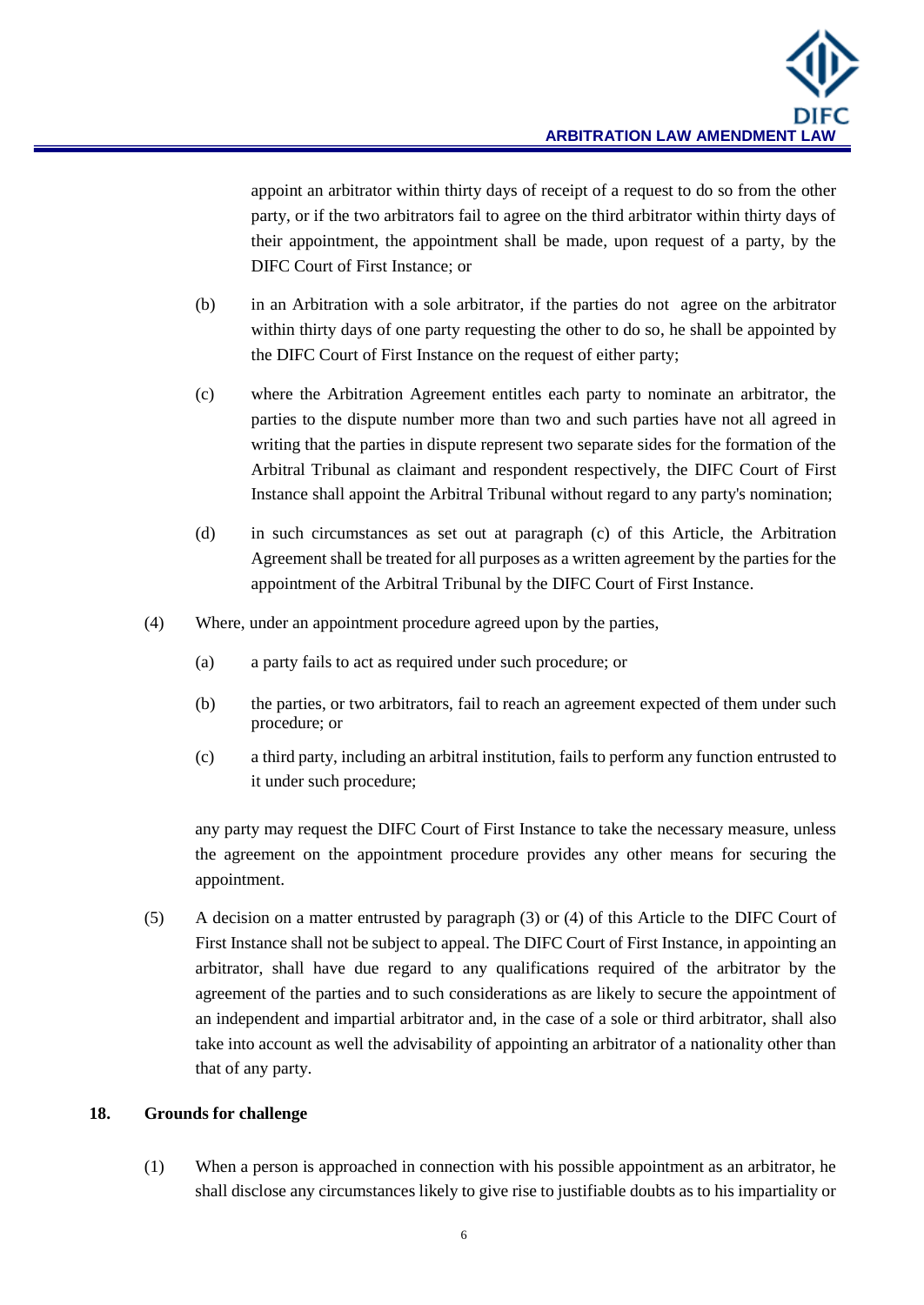independence. An arbitrator, from the time of his appointment and throughout the arbitral proceedings, shall without delay disclose any such circumstances to the parties and any arbitral institution administering the Arbitration unless they have already been so informed by him.

(2) An arbitrator may be challenged only if circumstances exist that give rise to justifiable doubts as to his impartiality or independence, or if he does not possess qualifications agreed to by the parties. A party may challenge an arbitrator appointed by him, or in whose appointment he has participated, only for reasons of which he becomes aware after the appointment has been made.

## **19. Challenge procedure**

- (1) The parties are free to agree on a procedure for challenging an arbitrator, subject to the provisions of paragraph (3) of this Article.
- (2) In the absence of such agreement, a party who intends to challenge an arbitrator shall, within fifteen days after becoming aware of the constitution of the Arbitral Tribunal or after becoming aware of any circumstance referred to in Article 18(2), send a written statement of the reasons for the challenge to the Arbitral Tribunal. Unless the challenged arbitrator withdraws from his office or the other party agrees to the challenge, the Arbitral Tribunal shall decide on the challenge.
- (3) If a challenge under any procedure agreed upon by the parties or under the procedure of paragraph (2) of this Article is not successful, the challenging party may request, within thirty days after having received notice of the decision rejecting the challenge, the DIFC Court of First Instance to decide on the challenge, which decision shall be subject to no appeal; while such a request is pending, the Arbitral Tribunal, including the challenged arbitrator, may continue the arbitral proceedings and make an award.

#### **20. Failure or impossibility to act**

- (1) If an arbitrator becomes as a matter of fact or law unable to perform his functions or for other reasons fails to act without undue delay, his mandate shall terminate if he withdraws from his office or if the parties agree on the termination. In the absence of such agreement or if a controversy remains concerning any of these grounds, any party may request the DIFC Court of First Instance to decide on the termination of the mandate, which decision shall be subject to no appeal.
- (2) If, under this Article or Article 19(2), an arbitrator withdraws from his office or a party agrees to the termination of the mandate of an arbitrator, this does not imply acceptance of the validity of any ground referred to in this Article or Article 18(2).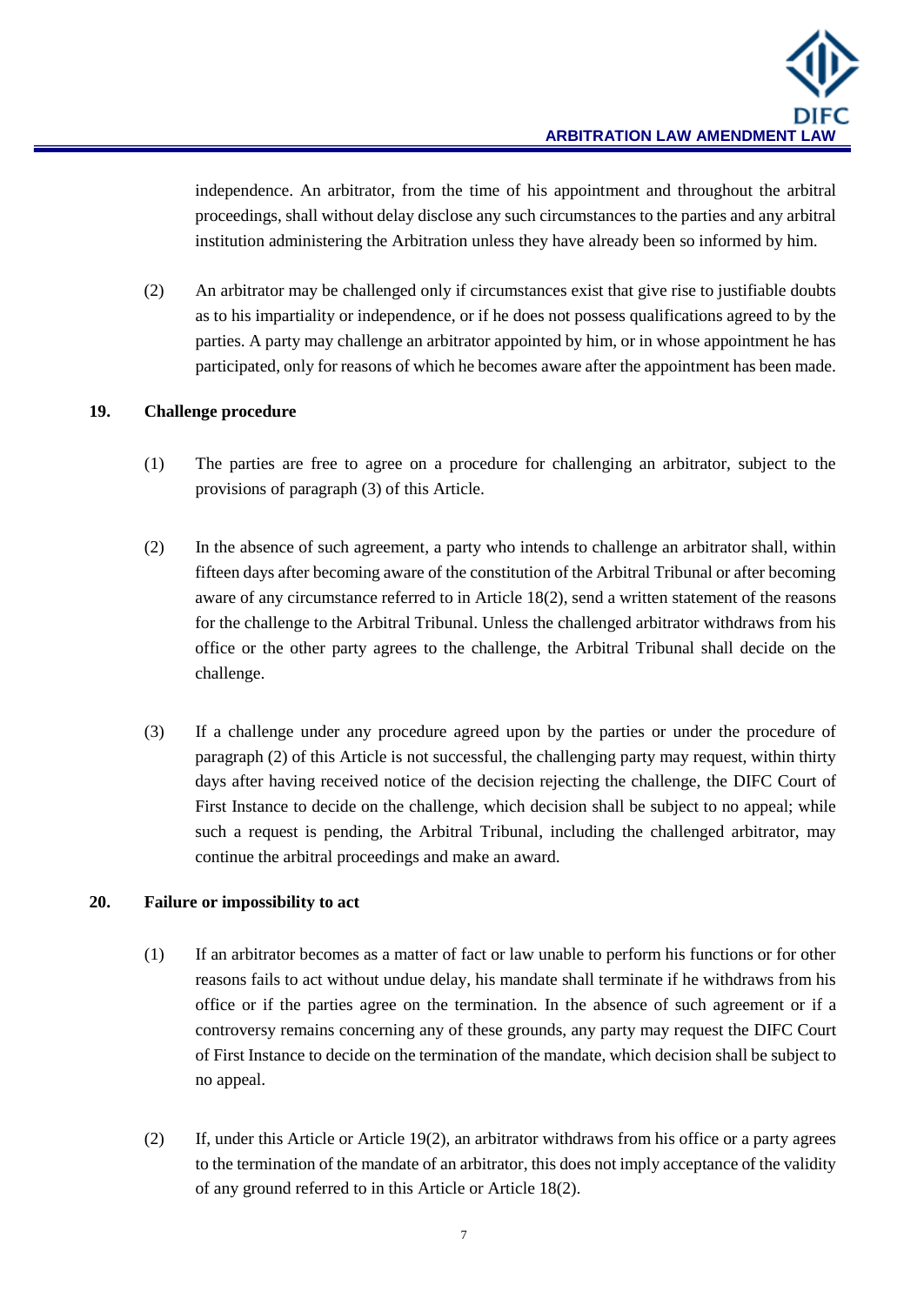#### **21. Appointment of substitute arbitrator**

- (1) Where the mandate of an arbitrator terminates under Article 19 or 20 or because of his withdrawal from office for any other reason or because of the revocation of his mandate by agreement of the parties or in any other case of termination of his mandate:
	- (a) subject to any process agreed between the parties in the Arbitration Agreement, or thereafter, the parties may agree with the arbitrator as to his liabilities and entitlement (if any) to fees and expenses; and
	- (b) a substitute arbitrator shall be appointed according to the rules that were applicable to the appointment of the arbitrator being replaced, unless otherwise agreed by the parties.
- (2) If or to the extent that there is no agreement in accordance with Article  $21(1)(a)$  as to the consequences of resignation, an arbitrator who resigns in the circumstances set out in Article 21(1) may, upon written notice to the parties, request the DIFC Court of First Instance to make an order relieving him of any liability incurred by reason of his resignation together with such order as the DIFC Court of First Instance thinks appropriate with respect to his entitlement (if any) to fees and expenses, which orders shall be subject to no appeal.

## **22. Liability of Arbitral Tribunal and others**

No arbitrator, employee or agent of an arbitrator, arbitral institution, officer of an arbitral institution or appointing authority shall be liable to any person for any act or omission in connection with an Arbitration unless they are shown to have caused damage by conscious and deliberate wrongdoing. This Article does not affect any liability incurred by an arbitrator by reason of his resigning.

#### **CHAPTER 4 – JURISDICTION OF ARBITRAL TRIBUNAL**

#### **23. Competence of Arbitral Tribunal to rule on its jurisdiction**

- (1) The Arbitral Tribunal may rule on its own jurisdiction, including any objections with respect to the existence or validity of the Arbitration Agreement. For that purpose, an arbitration clause which forms part of a contract shall be treated as an agreement independent of the other terms of the contract. A decision by the Arbitral Tribunal that the contract is null and void shall not by itself determine the invalidity of the arbitration clause.
- (2) A plea by a respondent or other party that the Arbitral Tribunal does not have jurisdiction shall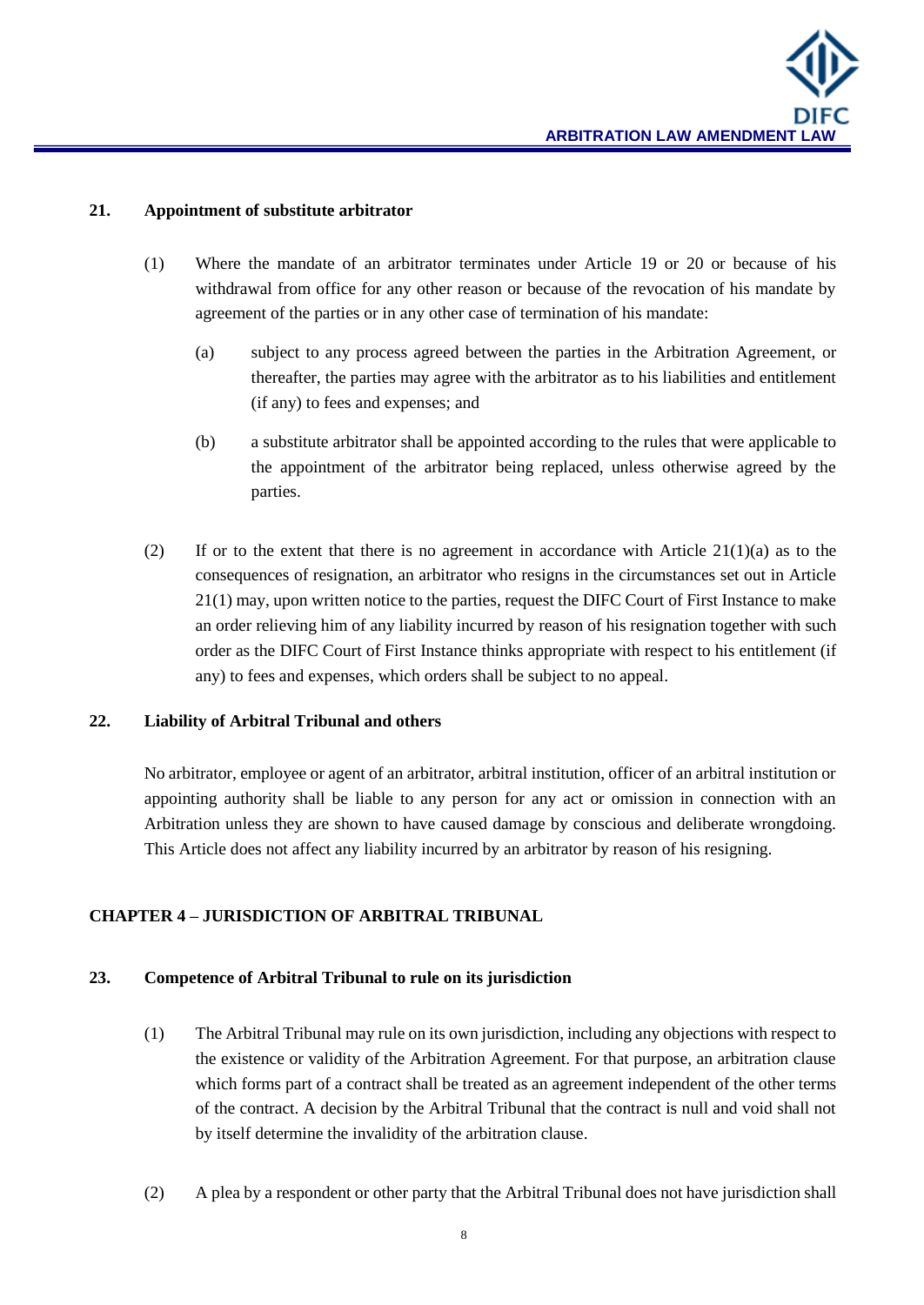be raised not later than the submission of his defence or, for another party, his first written statement in the Arbitration. A party is not precluded from raising such a plea by the fact that he has appointed, or participated in the appointment of, an arbitrator. A plea that the Arbitral Tribunal is exceeding the scope of its authority shall be raised as soon as the matter alleged to be beyond the scope of its authority is raised during the arbitral proceedings. The Arbitral Tribunal may, in either case, admit a later plea if it considers the delay justified

(3) The Arbitral Tribunal may rule on a plea referred to in paragraph (2) of this Article either as a preliminary question or in an award on the merits. If the Arbitral Tribunal rules as a preliminary question that it has jurisdiction, any party may request, subject to any process agreed between the parties, within thirty days after having received notice of that ruling, the DIFC Court of First Instance to decide the matter, which decision shall not be subject to appeal; while such a request is pending, the Arbitral Tribunal may continue the arbitral proceedings and make an award.

## **24. Power of Arbitral Tribunal to order interim measures**

- (1) The following provisions shall apply unless the parties have expressly agreed in writing that the Arbitral Tribunal shall not have power to order interim measures:
	- (a) The Arbitral Tribunal may, at the request of a party, order any party to take such interim measures of protection as the Arbitral Tribunal may consider necessary in relation to an arbitration. The Arbitral Tribunal may order any claiming or counterclaiming party to provide appropriate security in connection with such measure, including security for the legal or other costs of any other party by way of deposit or bank guarantee or in any other manner and upon such terms as the Arbitral Tribunal considers appropriate. Any request made to the Arbitral Tribunal shall be simultaneously copied to all other parties to the Arbitration.
	- (b) An interim measure is any temporary measure, whether in the form of an award or in another form, made by the Arbitral Tribunal at any time prior to the issuance of the award by which the dispute is to be finally decided. For the purposes of this Article reference to an interim measure includes orders that a party:
		- (i) maintain or restore the status quo pending determination of the dispute;
		- (ii) provide a means of preserving assets out of which a subsequent award may be satisfied or other means for securing or facilitating the enforcement of such an award;
		- (iii) take action that would prevent, or refrain from taking action that is likely to cause, current or imminent harm or prejudice to any party or to the arbitral process itself; or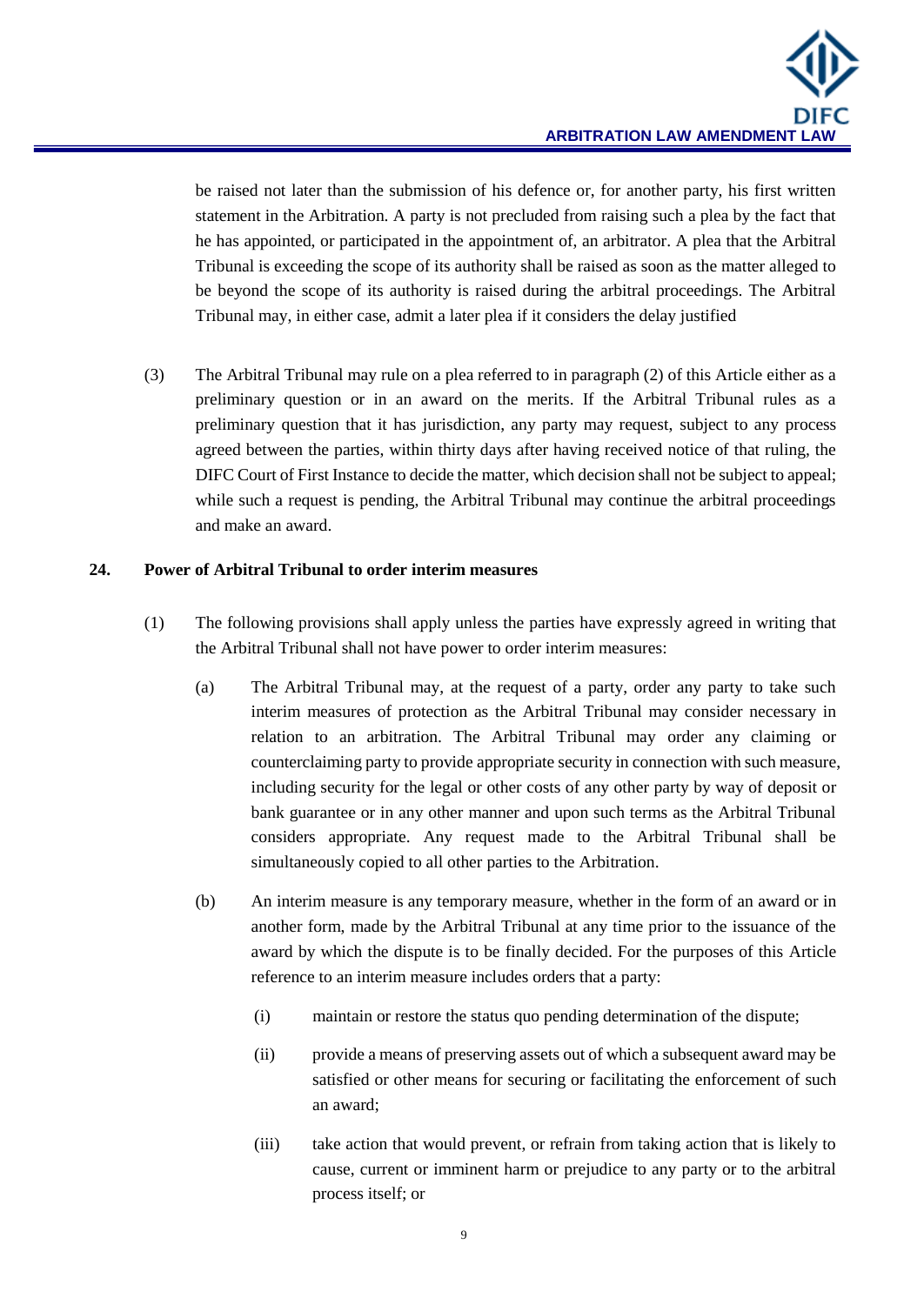- (iv) preserve evidence that may be relevant and material to the resolution of the dispute.
- (c) The party requesting an interim measure under any of paragraphs (b)(i), (ii) and (iii) of this Article shall satisfy the Arbitral Tribunal that:
	- (i) harm which will not be adequately reparable by an award of damages is likely to result if the interim measure is not ordered and that harm will substantially outweigh the harm, if any, that is likely to result to the party opposing the interim measure if the measure is ordered; and
	- (ii) there is a reasonable possibility that the requesting party will succeed on the merits of the claim. The determination on this possibility shall not affect the discretion of the Arbitral Tribunal in making any subsequent determination.
- (d) With regard to a request for an interim measure under paragraph  $(b)(iv)$  of this Article, the requirements in paragraph (c) of this Article shall apply only to the extent the Arbitral Tribunal considers appropriate.
- (e) The party requesting an interim measure may be liable for any costs and damages caused by the measure to any other party if the Arbitral Tribunal later determines that, in the circumstances, the measure should not have been granted. The Arbitral Tribunal may award such costs and damages at any point during the proceedings.
- (f) The Arbitral Tribunal may modify, suspend or terminate an interim measure it has granted, upon application of any party or, in exceptional circumstances and upon prior notice to the parties, on the Arbitral Tribunal's own initiative.
- (2) With the written permission of the Arbitral Tribunal a party in whose favour an interim measure has been granted may request from the DIFC Court of First Instance an order enforcing the Arbitral Tribunal's order or any part of it. Any request for permission or enforcement made under this Article shall be simultaneously copied to all other parties. Unless the Arbitral Tribunal at any time directs otherwise, the party making a request to the DIFC Court of First Instance under this Article shall be entitled to recover in the Arbitration any legal costs and DIFC Court of First Instance fees reasonably incurred thereby.
- (3) The DIFC Court shall have the same power of issuing an interim measure in relation to arbitration proceedings, irrespective of whether their place is in the DIFC, as it has in relation to proceedings in courts. The DIFC Court shall exercise such power in accordance with its own procedures.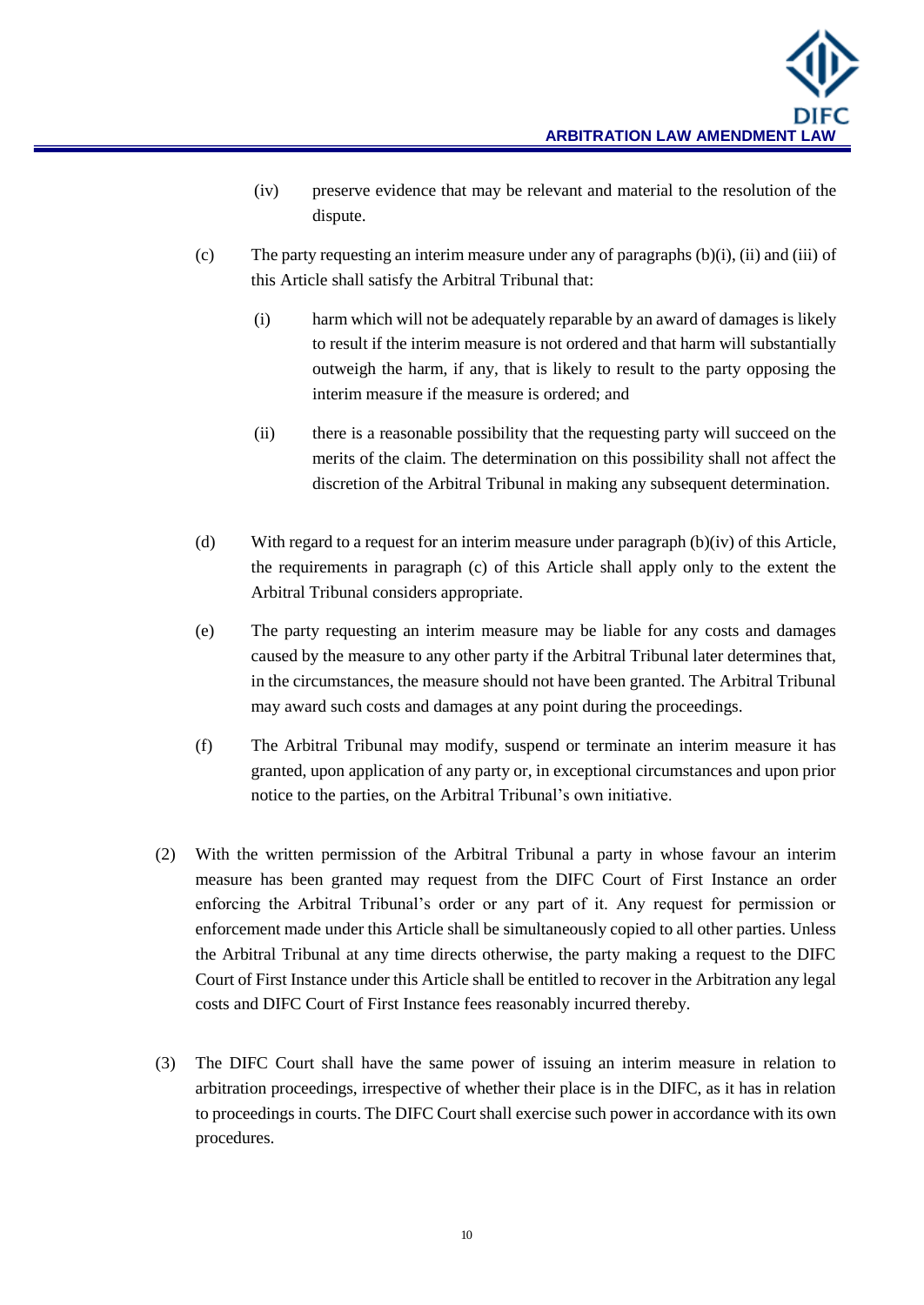

#### **CHAPTER 5 – CONDUCT OF ARBITRAL PROCEEDINGS**

#### **25. Equal treatment of parties**

The parties shall be treated with equality and each party shall be given a full opportunity of presenting his case.

#### **26. Determination of rules of procedure**

- (1) Subject to the provisions of this Law, the parties are free to agree on the procedure to be followed by the Arbitral Tribunal in conducting the proceedings.
- (2) In the absence of such agreement, the Arbitral Tribunal may, subject to the provisions of this Law, conduct the Arbitration in such manner as it considers appropriate. The power conferred upon the Arbitral Tribunal includes the power to determine the admissibility, relevance, materiality and weight of any evidence.

#### **27. Seat of the Arbitration**

- (1) The parties are free to agree on the Seat of the Arbitration. In the absence of such agreement, where any dispute is governed by DIFC law, the Seat of the Arbitration shall be the DIFC.
- (2) Notwithstanding the provisions of paragraph (1) of this Article, the Arbitral Tribunal may, unless otherwise agreed by the parties, meet at any place it considers appropriate for consultation among its members, for hearing witnesses, experts or the parties, or for inspection of goods, other property or documents.

#### **28. Commencement of arbitral proceedings**

Unless otherwise agreed by the parties, the arbitral proceedings in respect of a particular dispute commence on the date on which a request for that dispute to be referred to Arbitration is received by the respondent.

#### **29. Language**

(1) The parties are free to agree on the language or languages to be used in the arbitral proceedings. In the absence of such agreement, the Arbitral Tribunal shall determine the language or languages to be used in the proceedings. This agreement or determination, unless otherwise specified therein, shall thereafter apply to any written statement by a party, any hearing and any award, decision or other communication by the Arbitral Tribunal.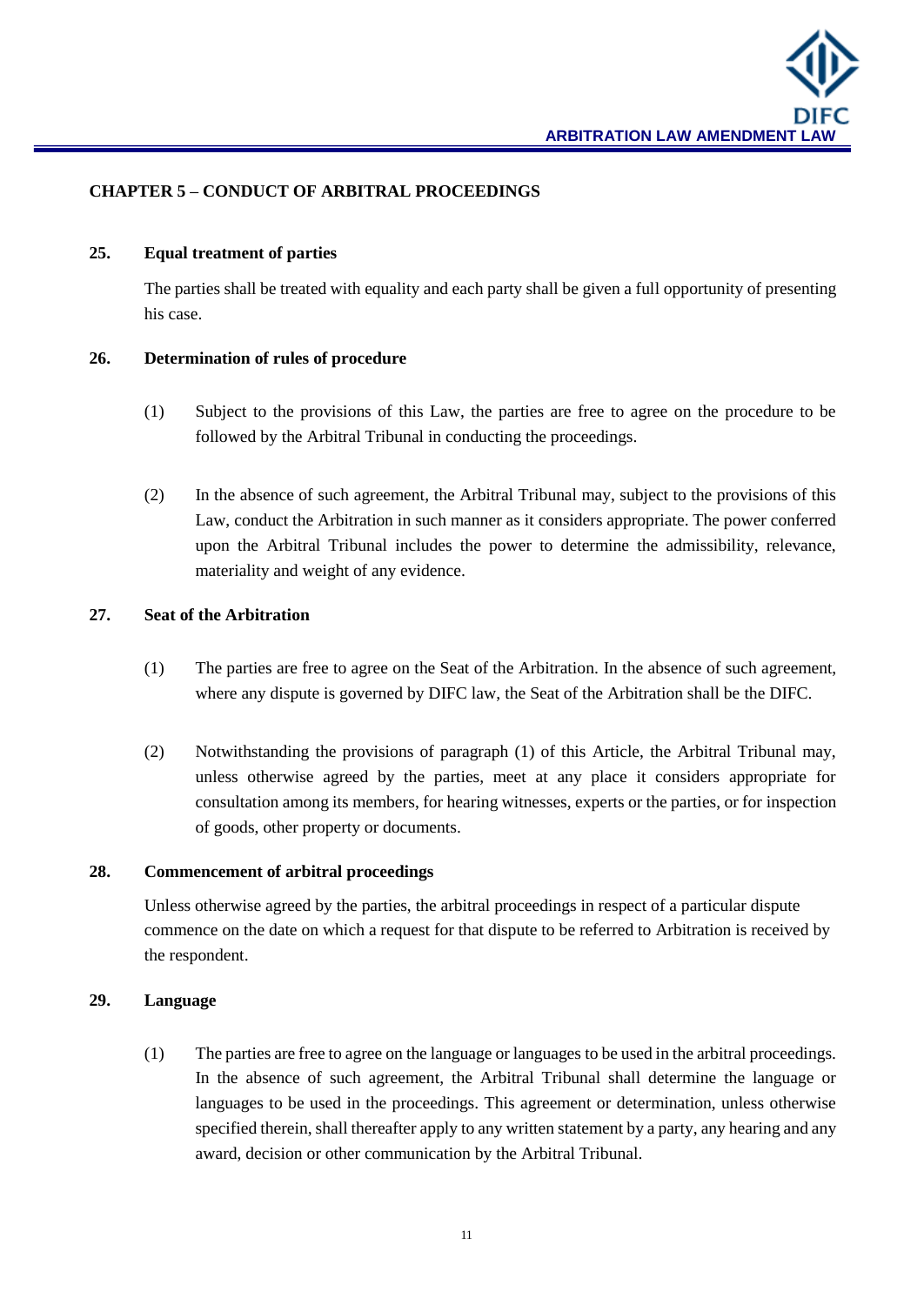(2) The Arbitral Tribunal may order that any documentary evidence shall be accompanied by a translation into the language or languages agreed upon by the parties or determined by the Arbitral Tribunal.

## **30. Statements of claim and defence**

- (1) Within the period of time agreed by the parties or determined by the Arbitral Tribunal, the claimant shall state the facts supporting his claim, the points at issue and the relief or remedy sought, and the respondent shall state his defence in respect of these particulars, unless the parties have otherwise agreed as to the required elements of such statements. The parties may submit with their statements all documents they consider to be relevant or may add a reference to the documents or other evidence they will submit.
- (2) Unless otherwise agreed by the parties, either party may amend or supplement his claim or defence during the course of the arbitral proceedings, unless the Arbitral Tribunal considers it inappropriate to allow such amendment having regard to the delay in making it.

#### **31. Hearings and written proceedings**

- (1) Subject to any contrary agreement by the parties, the Arbitral Tribunal shall decide whether to hold oral hearings for the presentation of evidence or for oral argument, or whether the proceedings shall be conducted on the basis of documents and other materials. However, unless the parties have agreed that no hearing shall be held, the Arbitral Tribunal shall hold such hearings at an appropriate stage of the proceedings, if so requested by a party.
- (2) The parties shall be given sufficient advance notice as the Arbitral Tribunal shall decide of any hearing and of any meeting of the Arbitral Tribunal for the purposes of inspection of goods, other property or documents.
- (3) All statements, documents or other information supplied to the Arbitral Tribunal by one party shall be communicated to the other party. Also any expert report or evidentiary document on which the Arbitral Tribunal may rely in making its decision shall be communicated to the parties.

## **32. Default of a party**

Unless otherwise agreed by the parties, if, without showing sufficient cause,

- (a) the claimant fails to communicate his statement of claim in accordance with Article 30(1), the Arbitral Tribunal shall terminate the proceedings;
- (b) the respondent fails to communicate his statement of defence in accordance with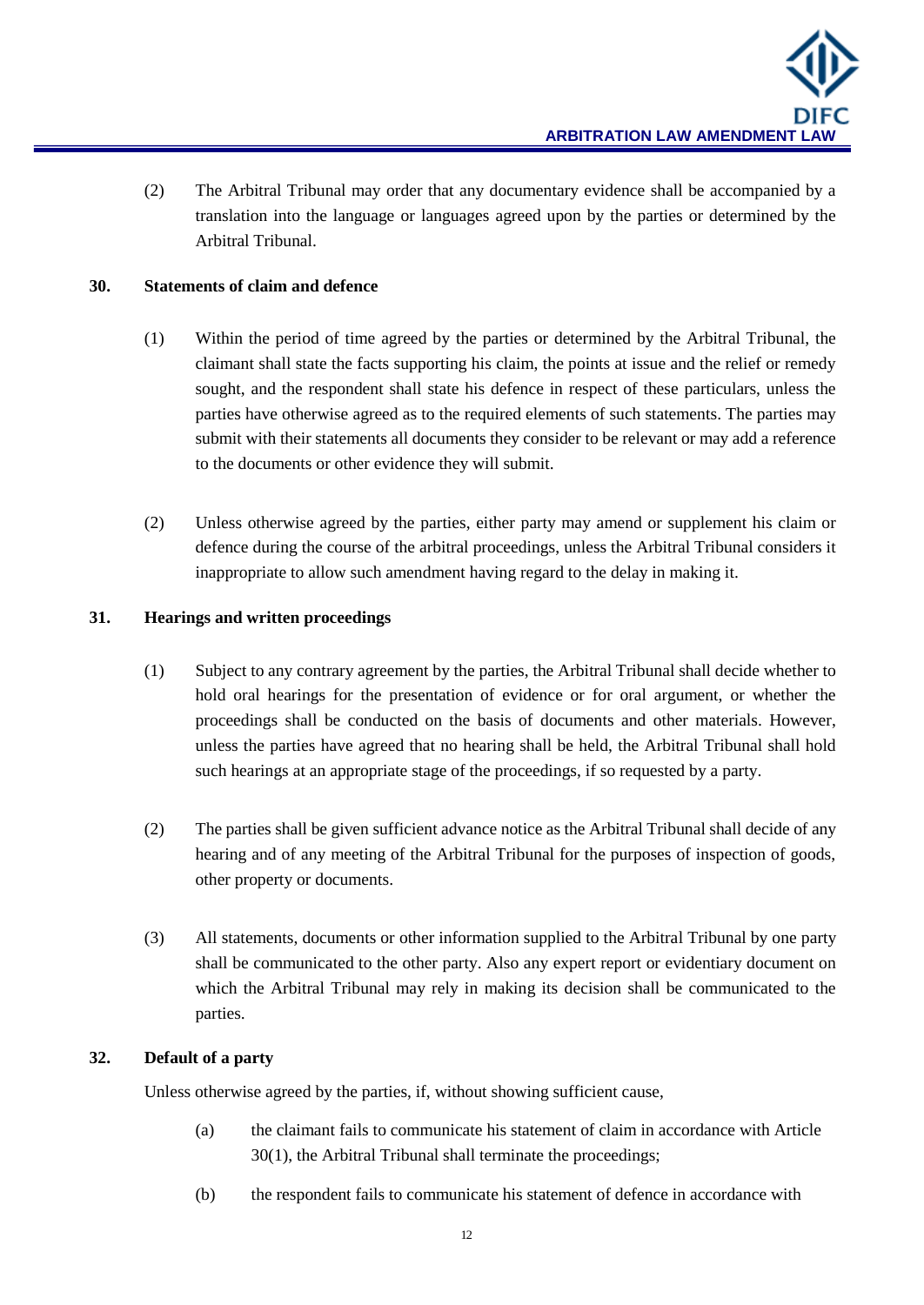Article 30(1), the Arbitral Tribunal shall continue the proceedings without treating such failure in itself as an admission of the claimant's allegations; or

(c) any party fails to appear at a hearing or to produce documentary evidence, the Arbitral Tribunal may continue the proceedings and make the award on the evidence before it.

## **33. Expert appointed by Arbitral Tribunal**

- (1) Unless otherwise agreed by the parties, the Arbitral Tribunal:
	- (a) may appoint one or more experts to report to it on specific issues to be determined by the Arbitral Tribunal; and
	- (b) may require a party to give the expert(s) any relevant information or to produce, or to provide access to, any relevant documents, goods or other property for his inspection.
- (2) Unless otherwise agreed by the parties, if a party so requests or if the Arbitral Tribunal considers it necessary, the expert(s) shall, after delivery of his written or oral report, participate in a hearing where the parties have the opportunity to put questions to him and to present expert witnesses in order to testify on the points at issue.
- (3) The expenses and costs of the expert(s) appointed by the arbitration tribunal pursuant to this Article shall be borne by the parties in accordance with any determination made by the Arbitral Tribunal in that respect, which determination shall be final and binding.

#### **34. Court assistance in taking evidence**

The Arbitral Tribunal or a party with the approval of the Arbitral Tribunal may request from the DIFC Court assistance in taking evidence. The DIFC Court may execute the request within its competence and according to its rules on taking evidence.

## **CHAPTER 6 – MAKING OF AWARD AND TERMINATION OF PROCEEDINGS**

## **35. Rules applicable to substance of dispute**

(1) The Arbitral Tribunal shall decide the dispute in accordance with such rules of law as are chosen by the parties as applicable to the substance of the dispute. Any designation of the law or legal system of a given State or jurisdiction shall be construed, unless otherwise expressed, as directly referring to the substantive law of that State or jurisdiction and not to its conflict of laws rules.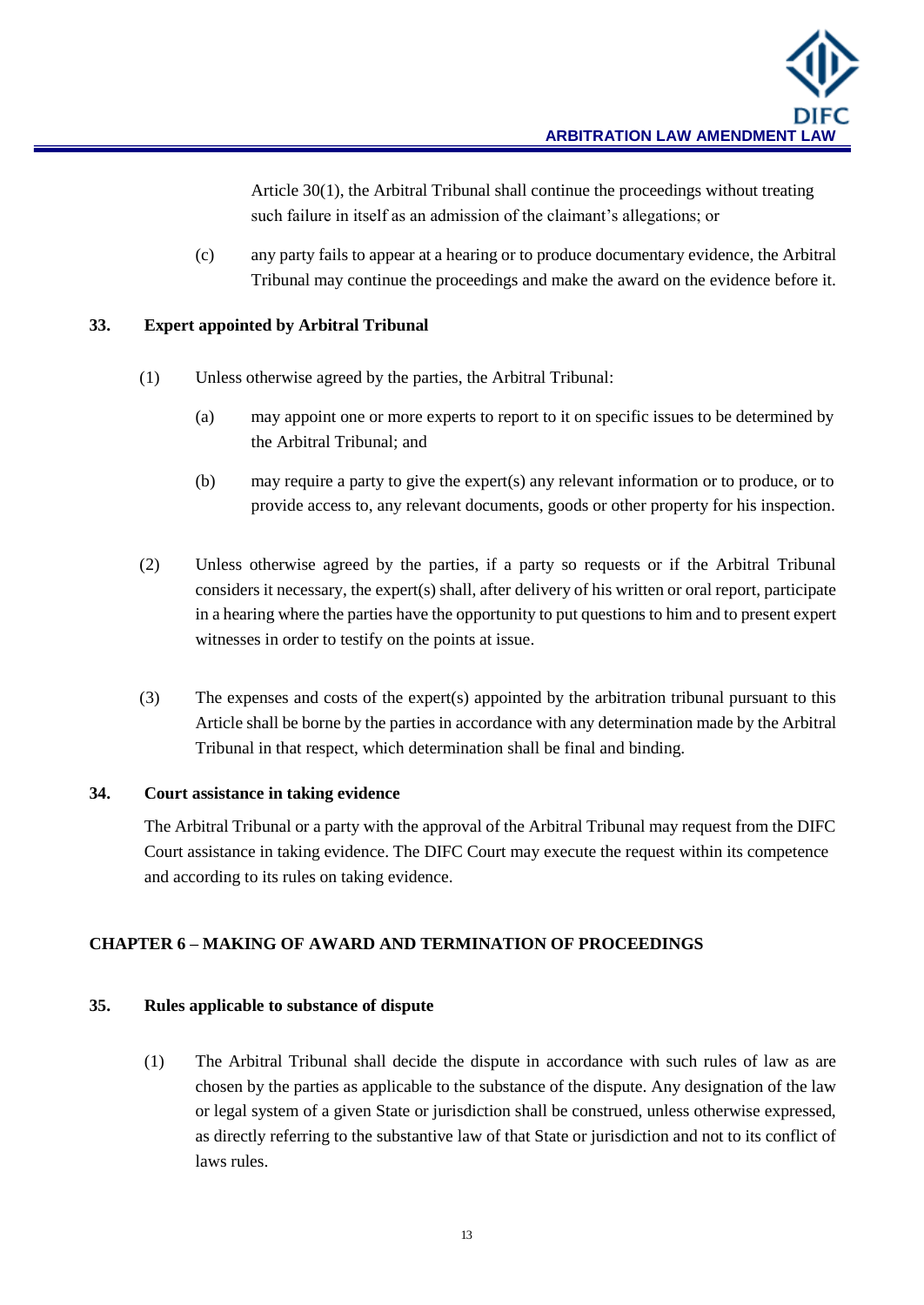- (2) In the absence of any designation by the parties, the Arbitral Tribunal shall apply the law determined by the conflict of laws rules which it considers applicable, provided that the parties shall be free to agree in writing that the Arbitral Tribunal may apply the law or rules of law which it considers to be most appropriate in the facts and circumstances of the dispute.
- (3) In all cases, the Arbitral Tribunal shall make determinations in accordance with principles of equity and good conscience only if the parties have expressly authorised it to do so.
- (4) In all cases, the Arbitral Tribunal shall make determinations in accordance with the terms of the contract and applicable law, and shall take into account the usages of the trade applicable to the transaction.

## **36. Decision making by panel of arbitrators**

In arbitral proceedings with more than one arbitrator, any decision of the Arbitral Tribunal shall be made, unless otherwise agreed by the parties, by a majority of all its members. However, questions of procedure may be decided by a presiding arbitrator, if so authorised by the parties or all members of the Arbitral Tribunal.

#### **37. Settlement**

- (1) If, during arbitral proceedings, the parties settle the dispute, the Arbitral Tribunal shall terminate the proceedings and, if requested by the parties and not objected to by the Arbitral Tribunal, record the settlement in the form of an arbitral award on agreed terms.
- (2) An award on agreed terms shall be made in accordance with the provisions of Article 38 and shall state that it is an agreed award. Such an award has the same status and effect as any award made on the merits of the case.

## **38. Form and contents of award**

- (1) The award shall be made in writing and shall be signed by the arbitrator or arbitrators. In arbitral proceedings with more than one arbitrator, the signatures of the majority of all members of the Arbitral Tribunal shall suffice, provided that the reason for any omitted signature is stated.
- (2) The award shall state the reasons upon which it is based, unless the parties have agreed that no reasons are to be given or the award is an award on agreed terms under Article 37.
- (3) The award shall state its date and the Seat of the Arbitration as determined in accordance with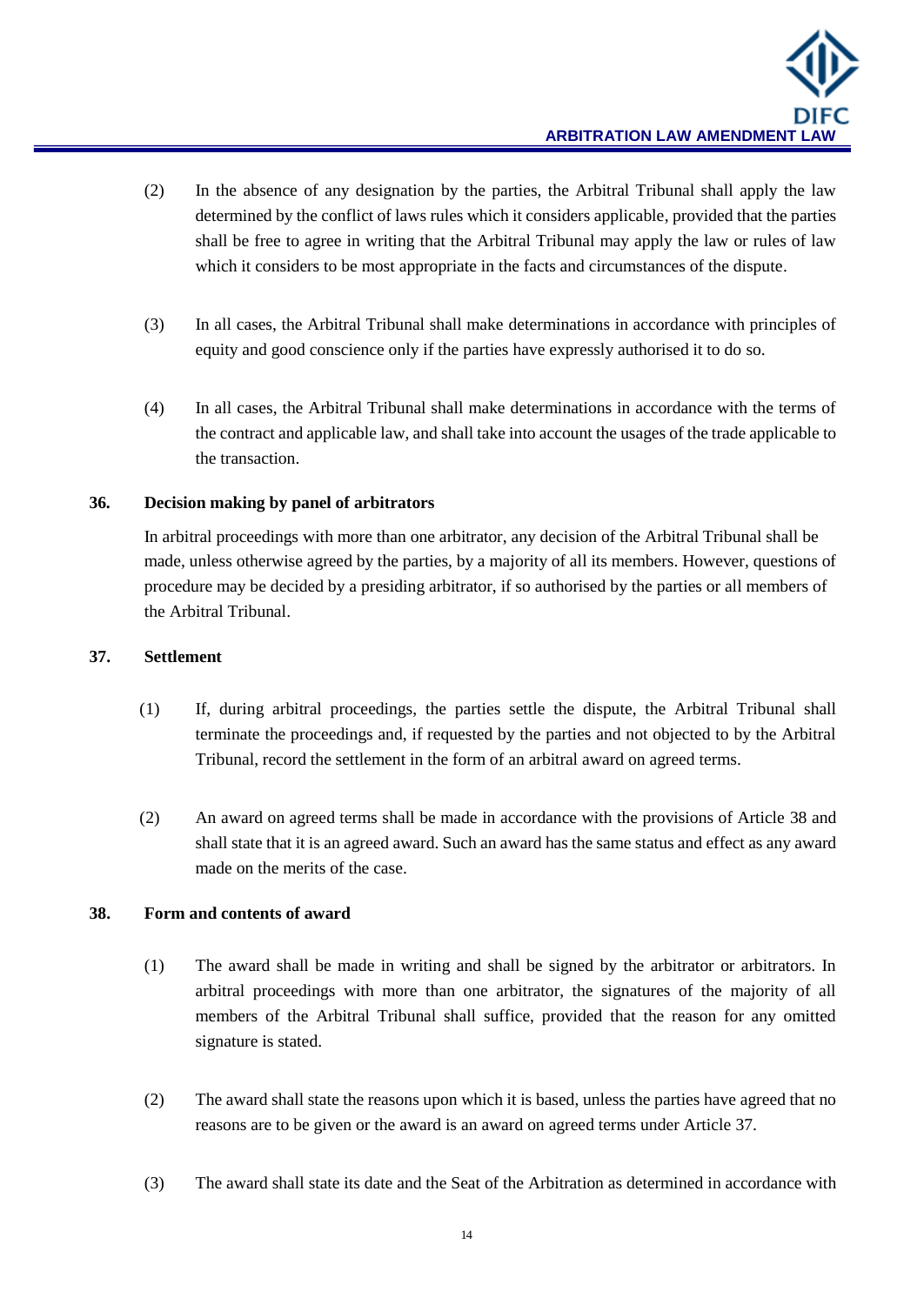Article 27(1). The award shall be deemed to have been made at the Seat of the Arbitration.

- (4) After the award is made, a copy signed by the arbitrators in accordance with paragraph (1) of this Article shall be delivered to each party.
- (5) The Arbitral Tribunal shall fix the costs of the Arbitration in its award. The term "costs" includes only:
	- (a) The fees of the Arbitral Tribunal to be stated separately as to each arbitrator;
	- (b) The properly incurred travel and other expenses incurred by the arbitrators;
	- (c) The costs of expert advice and of other assistance required by the Arbitral Tribunal;
	- (d) The travel and other expenses of witnesses to the extent such expenses are approved by the Arbitral Tribunal;
	- (e) Such other costs as are necessary for the conduct of the Arbitration, including those for meeting rooms, interpreters and transcription services;
	- (f) The costs for legal representation and assistance of the successful party if such costs were claimed during the Arbitration, and only to the extent that the Arbitral Tribunal determines that the amount of such costs is reasonable;
	- (g) Any fees and expenses of any arbitral institution or appointing authority.

#### **39. Termination of proceedings**

- (1) The arbitral proceedings are terminated by the final award or by an order of the Arbitral Tribunal in accordance with paragraph (2) of this Article.
- (2) The Arbitral Tribunal shall issue an order for the termination of the arbitral proceedings when:
	- (a) the claimant withdraws his claim, unless the respondent objects thereto and the Arbitral Tribunal recognises a legitimate interest on his part in obtaining a final settlement of the dispute;
	- (b) the parties agree on the termination of the proceedings; or
	- (c) the Arbitral Tribunal finds that the continuation of the proceedings has for any other reason become unnecessary or impossible.
- (3) The mandate of the Arbitral Tribunal terminates with the termination of the arbitral proceedings, subject to the provisions of paragraph (5) of this Article and of Articles 40 and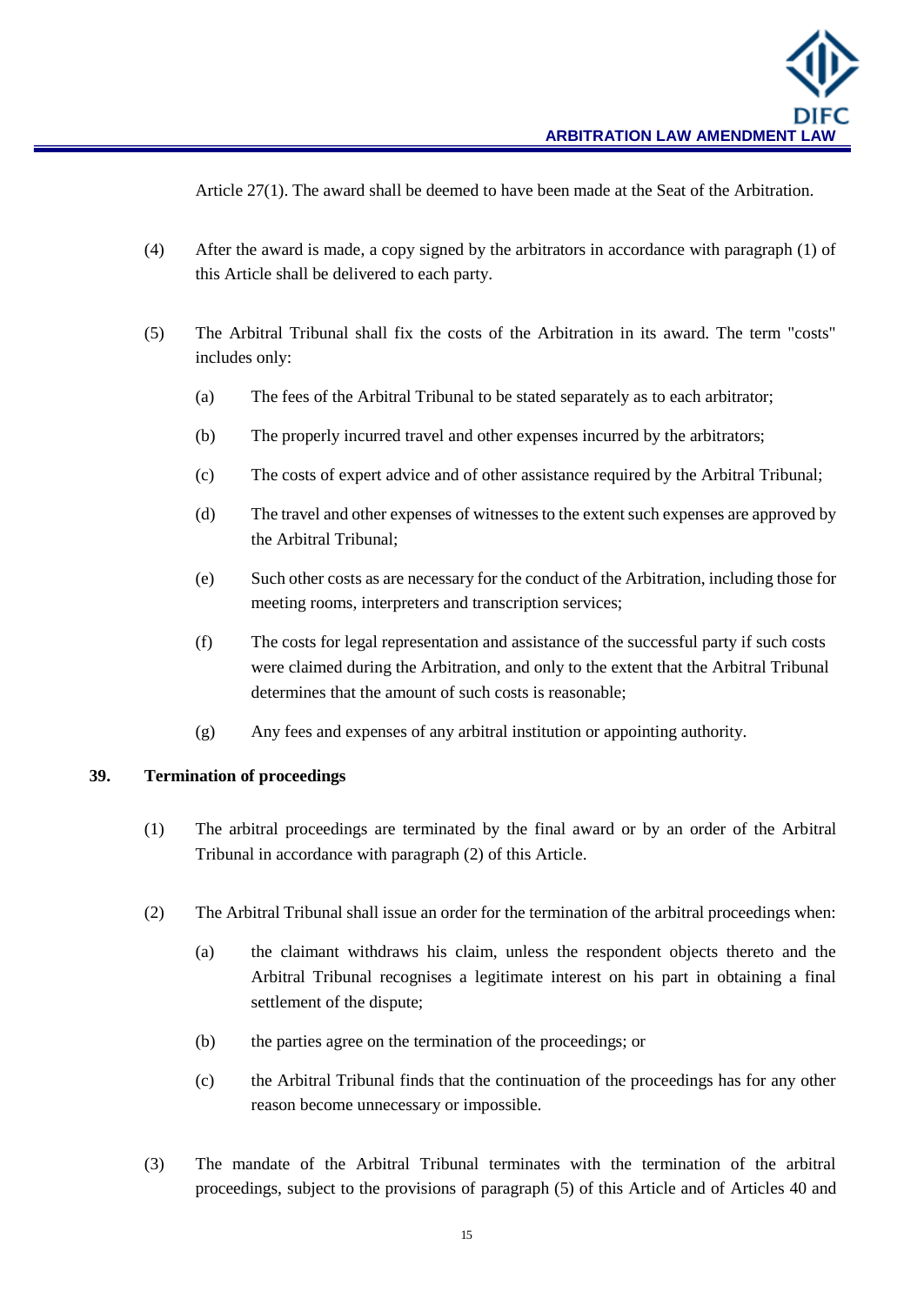

41(4).

- (4) The Arbitral Tribunal may refuse to deliver a final award or an order for termination of the arbitral proceedings in accordance with paragraph (2) of this Article to the parties until its fees and expenses are paid in full.
- (5) Subject to any process agreed between the parties in the Arbitration Agreement, if the Arbitral Tribunal refuses to deliver an award or order to the parties until its fees and expenses are paid, any party to the arbitral proceedings may request the DIFC Court of First Instance to determine, by such means as the DIFC Court of First Instance considers appropriate, the amount of the fees and expenses properly payable to the Arbitral Tribunal.

#### **40. Correction and interpretation of award; additional award**

- (1) Within thirty days of receipt of the award, unless another period of time has been agreed upon by the parties:
	- (a) a party, with notice to the other party, may request the Arbitral Tribunal to correct in the award any errors in computation, any clerical or typographical errors or any errors of a similar nature;
	- (b) if so agreed by the parties, a party, with notice to the other party, may request the Arbitral Tribunal to give an interpretation of a specific point or part of the award.

If the Arbitral Tribunal considers the request to be justified, it shall make the correction or give the interpretation within thirty days of receipt of the request. The interpretation shall form part of the award.

- (2) The Arbitral Tribunal may correct any error of the type referred to in paragraph (1)(a) of this Article on its own initiative within thirty days of the date of the award.
- (3) Unless otherwise agreed by the parties or in respect of an agreed award made under Article 37, a party, with notice to the other party, may request, within thirty days of receipt of the award, the Arbitral Tribunal to make an additional award as to claims presented in the arbitral proceedings but omitted from the award. If the Arbitral Tribunal considers the request to be justified, it shall make the additional award within sixty days.
- (4) The Arbitral Tribunal may extend, if necessary, the period of time within which it shall make a correction, interpretation or an additional award under paragraph (1) or (3) of this Article.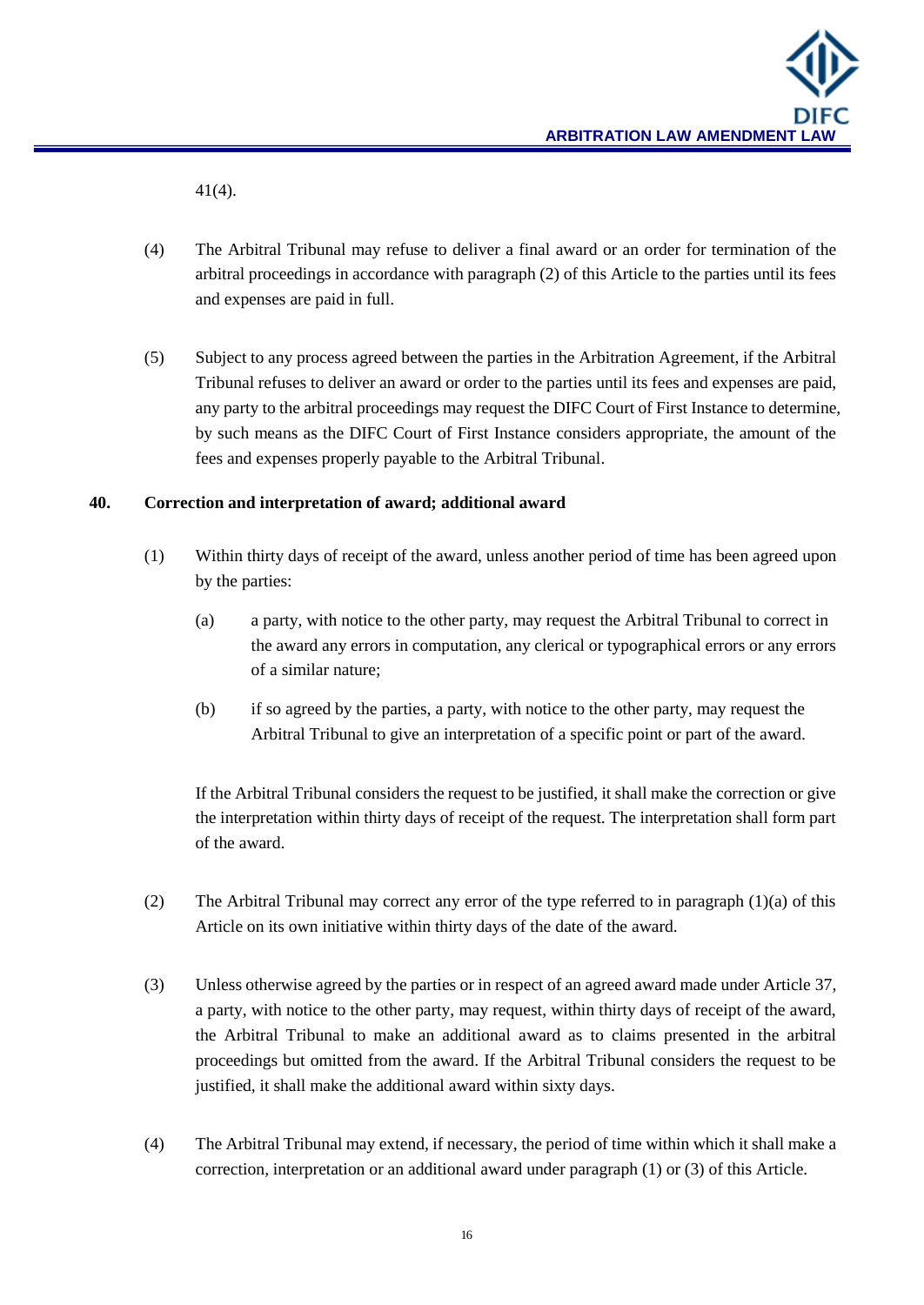(5) The provisions of Article 38 shall apply to a correction or interpretation of the award or to an additional award.

## **CHAPTER 7 – RECOURSE AGAINST AWARD**

## **41. Application for setting aside as exclusive recourse against arbitral award**

- (1) Recourse to a Court against an arbitral award made in the Seat of the DIFC may be made only by an application for setting aside in accordance with paragraphs (2) and (3) of this Article.
- (2) Such application may only be made to the DIFC Court. An arbitral award may be set aside by the DIFC Court only if:
	- (a) the party making the application furnishes proof that:
		- (i) a party to the Arbitration Agreement was under some incapacity; or the said agreement is not valid under the law to which the parties have subjected it or, in the absence of any indication thereon, under the law of the DIFC;
		- (ii) the party making the application was not given proper notice of the appointment of an arbitrator or of the arbitral proceedings or was otherwise unable to present his case;
		- (iii) the award deals with a dispute not contemplated by or not falling within the terms of the submission to Arbitration, or contains decisions on matters beyond the scope of the submission to Arbitration, provided that, if the decisions on matters submitted to arbitration can be separated from those not so submitted, only that part of the award which contains decisions on matters not submitted to Arbitration may be set aside; or
		- (iv) the composition of the Arbitral Tribunal or the arbitral procedure was not in accordance with the agreement of the parties, unless such agreement was in conflict with a provision of this Law from which the parties cannot derogate, or, in the absence of such agreement, was not in accordance with this Law; or
	- (b) the DIFC Court finds that:
		- (i) the subject-matter of the dispute is not capable of settlement by arbitration under DIFC Law;
		- (ii) the dispute is expressly referred to a different body or tribunal for resolution under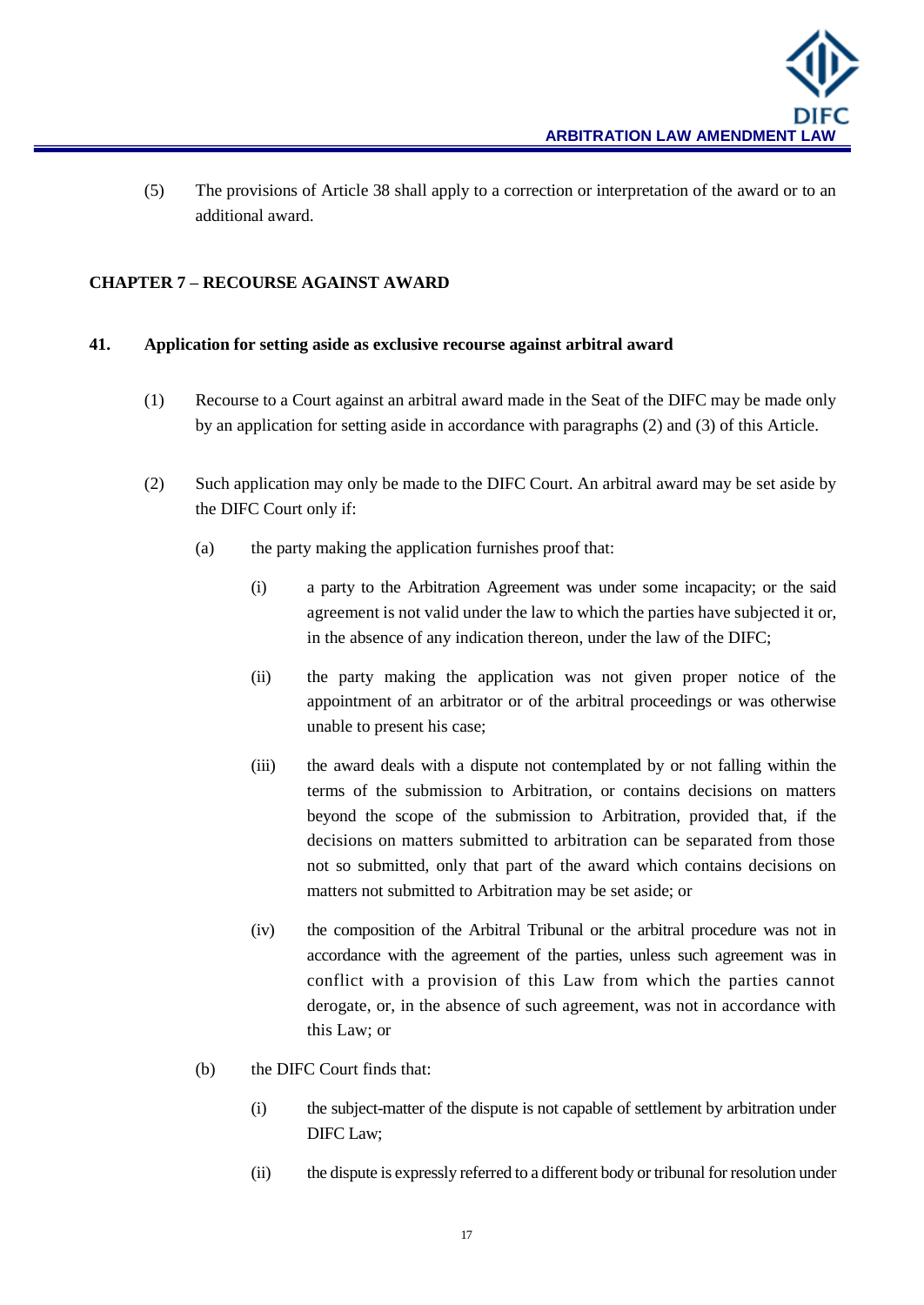this Law or any mandatory provision of DIFC Law; or

- (iii) the award is in conflict with the public policy of the UAE.
- (3) An application for setting aside may not be made after three months have elapsed from the date on which the party making that application had received the award, or such longer period as the parties to the Arbitration have agreed in writing, or, if a request had been made under Article 40, from the date on which that request had been disposed of by the Arbitral Tribunal.
- (4) The DIFC Court, when asked to set aside an award, may, where appropriate and so requested by a party, suspend the setting aside proceedings for a period of time determined by it in order to give the Arbitral Tribunal an opportunity to resume the arbitral proceedings or to take such other action as in the Arbitral Tribunal's opinion will eliminate the grounds for setting aside.

## **PART 4: THE RECOGNITION AND ENFORCEMENT OF AWARDS**

## **42. Recognition and enforcement of awards**

- (1) An arbitral award, irrespective of the State or jurisdiction in which it was made, shall be recognised as binding within the DIFC and, upon application in writing to the DIFC Court, shall be enforced subject to the provisions of this Article and of Articles 43 and 44. For the avoidance of doubt, where the UAE has entered into an applicable treaty for the mutual enforcement of judgments, orders or awards the DIFC Court shall comply with the terms of such treaty.
- (2) The party relying on an award or applying for its enforcement shall supply the original award or a duly certified copy thereof and the original Arbitration Agreement referred to in Article 12 or a duly certified copy thereof. If the award or the agreement is not made in English, the DIFC Court may request the party to supply a duly certified translation thereof.
- (3) For the purposes of the recognition or enforcement of any award within the DIFC, an original award or an original Arbitration Agreement shall be duly certified if it is a copy that is certified in the manner required by the laws of the jurisdiction in the place of arbitration or elsewhere. A translation shall be duly certified if it has been certified as correct by an official or sworn translator in the place of arbitration or elsewhere.
- (4) Awards issued by the DIFC Court may be enforced within the DIFC in the manner prescribed in this Law and any rules of Court made for this purpose. Awards recognised by the DIFC Court may be enforced outside the DIFC in accordance with the Judicial Authority Law and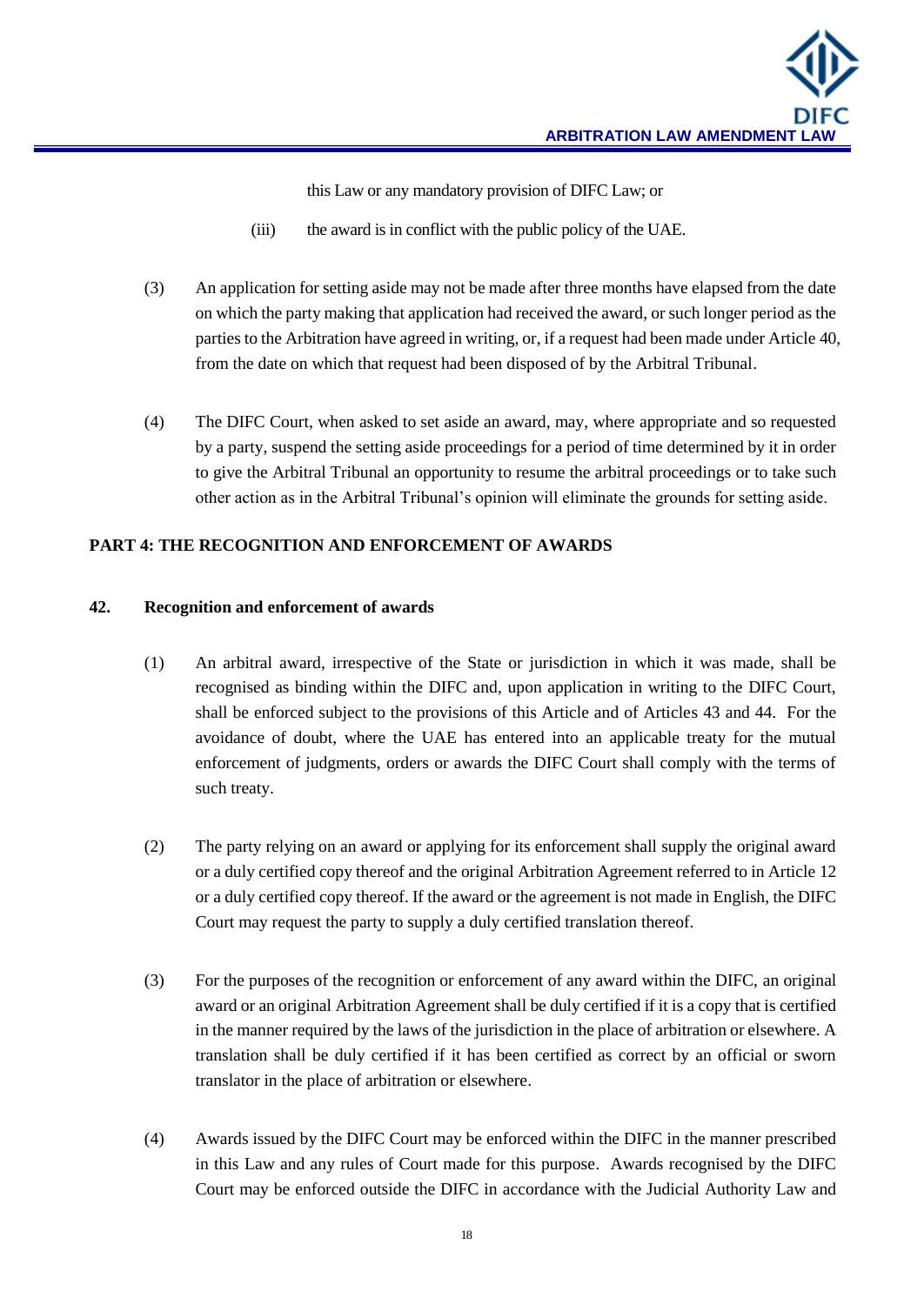recognition under this Law includes ratification for the purposes of Article 7 of the Judicial Authority Law.

## **43. Recognition**

- (1) Where, upon the application of a party for recognition of an arbitral award, the DIFC Court decides that the award shall be recognised, it shall issue an order to that effect.
- (2) An order recognising an arbitral award shall be issued in English and Arabic unless the DIFC Court shall determine otherwise. Either language version, in its original or certified copy form, shall constitute sufficient proof of recognition.

## **44. Grounds for refusing recognition or enforcement**

- (1) Recognition or enforcement of an arbitral award, irrespective of the State or jurisdiction in which it was made, may be refused by the DIFC Court only:
	- (a) at the request of the party against whom it is invoked, if that party furnishes to the DIFC Court proof that:
		- (i) a party to the Arbitration Agreement as defined at Article 12 of this Law was under some incapacity; or the said Arbitration Agreement is not valid under the law to which the parties have subjected it or, in the absence of any indication thereon, under the law of the State or jurisdiction where the award was made;
		- (ii) the party against whom the award is invoked was not given proper notice of the appointment of an arbitrator or of the arbitral proceedings or was otherwise unable to present his case;
		- (iii) the award deals with a dispute not contemplated by or not falling within the terms of the submission to Arbitration, or it contains decisions on matters beyond the scope of the submission to Arbitration, provided that, if the decisions on matters submitted to arbitration can be separated from those not so submitted, that part of the award which contains decisions on matters submitted to Arbitration may be recognised and enforced;
		- (iv) the composition of the Arbitral Tribunal or the arbitral procedure was not in accordance with the agreement of the parties or, in the absence of such agreement, was not in accordance with the law of the State or jurisdiction where the arbitration took place; or
		- (v) the award has not yet become binding on the parties or has been set aside or suspended by a Court of the State or jurisdiction in which, or under the law of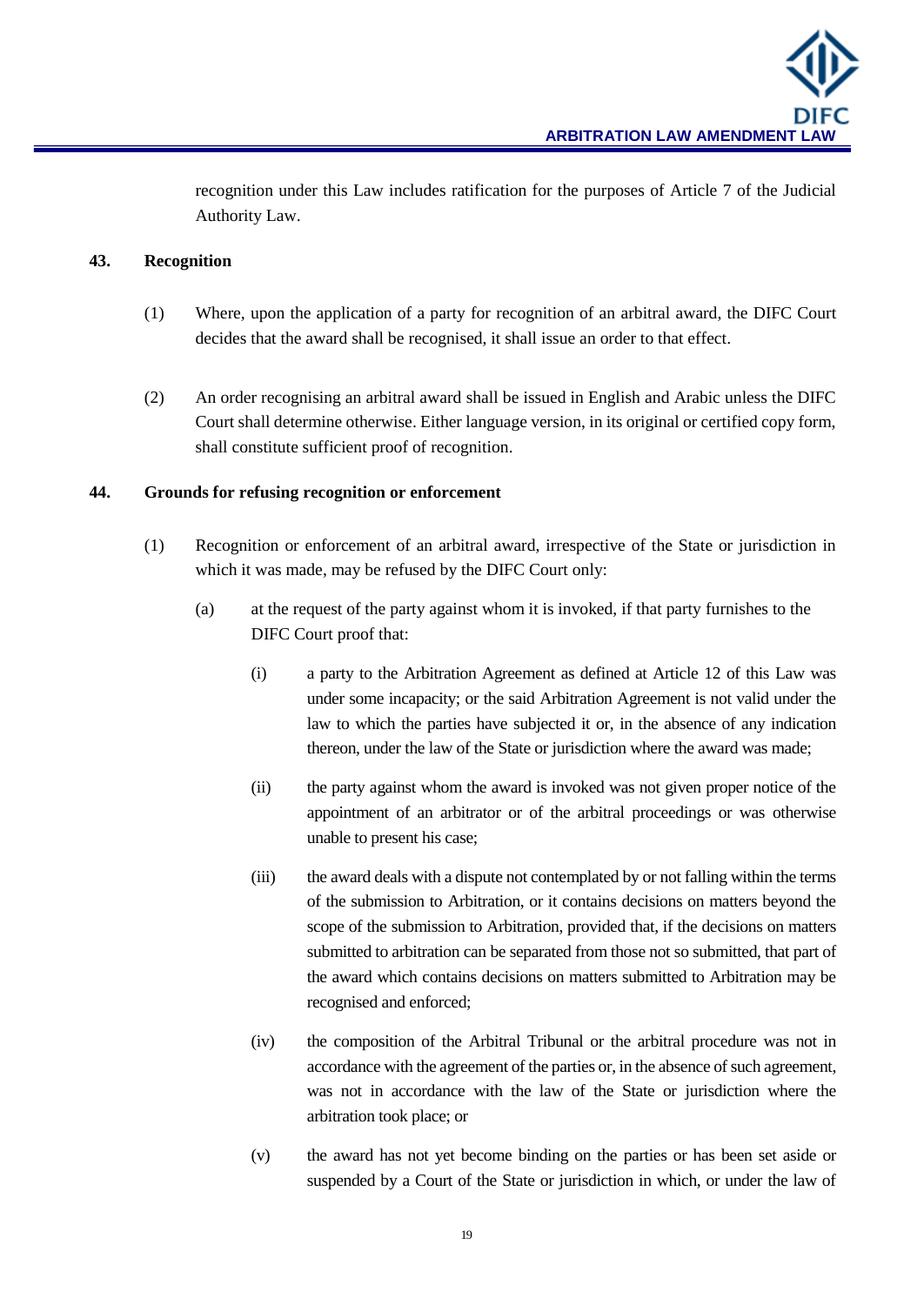which, that award was made; or

- (b) if the DIFC Court finds that:
	- (vi) the subject-matter of the dispute would not have been capable of settlement by Arbitration under the laws of the DIFC; or
	- (vii) the enforcement of the award would be contrary to the public policy of the UAE.
- (2) If an application for the setting aside or suspension of an award has been made to a Court referred to in paragraph  $(1)(a)(v)$  of this Article, the DIFC Court may, if it considers it proper, adjourn its decision and may also, on the application of the party seeking recognition or enforcement of the award, order the other party to provide appropriate security.
- (3) Any party seeking recourse against an arbitral award made in the Seat of the DIFC shall not be permitted to make an application under paragraph (1)(a) of this Article if it has made or could have made an application under Article 41 of this Law.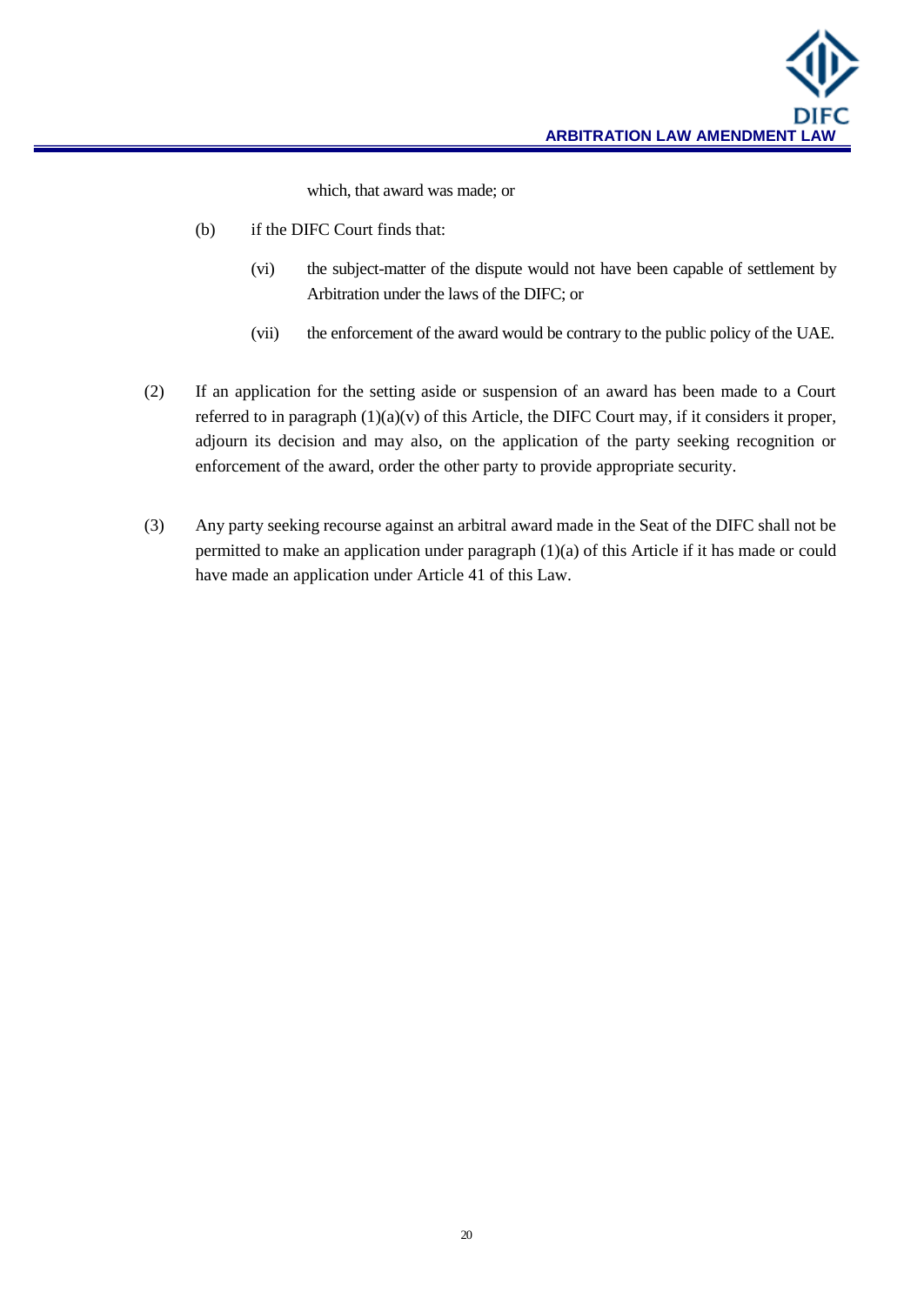

#### **SCHEDULE - INTERPRETATION**

#### **A. Rules of interpretation**

- (1) In this Law, a reference to:
	- (a) a statutory provision includes a reference to the statutory provision as amended or re-enacted from time to time;
	- (b) a person includes any natural person, body corporate or body unincorporate, including a company, partnership, unincorporated association, government or state;
	- (c) a calendar year shall mean a year of the Gregorian calendar; and
	- (d) a reference to the masculine gender includes the feminine.
- (2) The headings in this Law shall not affect its interpretation.
- (3) Where a provision of this Law, except Article 31, leaves the parties free to determine a certain issue, such freedom includes the right of the parties to authorise a third party, including an institution, to make that determination.
- (4) Where a provision of this Law refers to the fact that the parties have agreed or that they may agree or in any other way refers to an agreement of the parties, such agreement includes any arbitration rules, including those of any institution, referred to in that agreement.
- (5) Where a provision of this Law, other than in Articles  $32(a)$  and  $39(2)(a)$ , refers to a claim, it also applies to a counter-claim, and where it refers to a defence, it also applies to a defence to such counter-claim.

#### **B. Calculation of periods of time**

Time periods specified in this Law shall start to run on the day following the day when a notice or communication is received, unless the Arbitral Tribunal shall specifically provide otherwise. If the last day of any such period is an official holiday or a non-business day at the place where the notice or communication is received, the period shall be extended until the first business day which follows. Official holidays and non-business days occurring during the running of the period of time shall otherwise be included for the purposes of calculating the period.